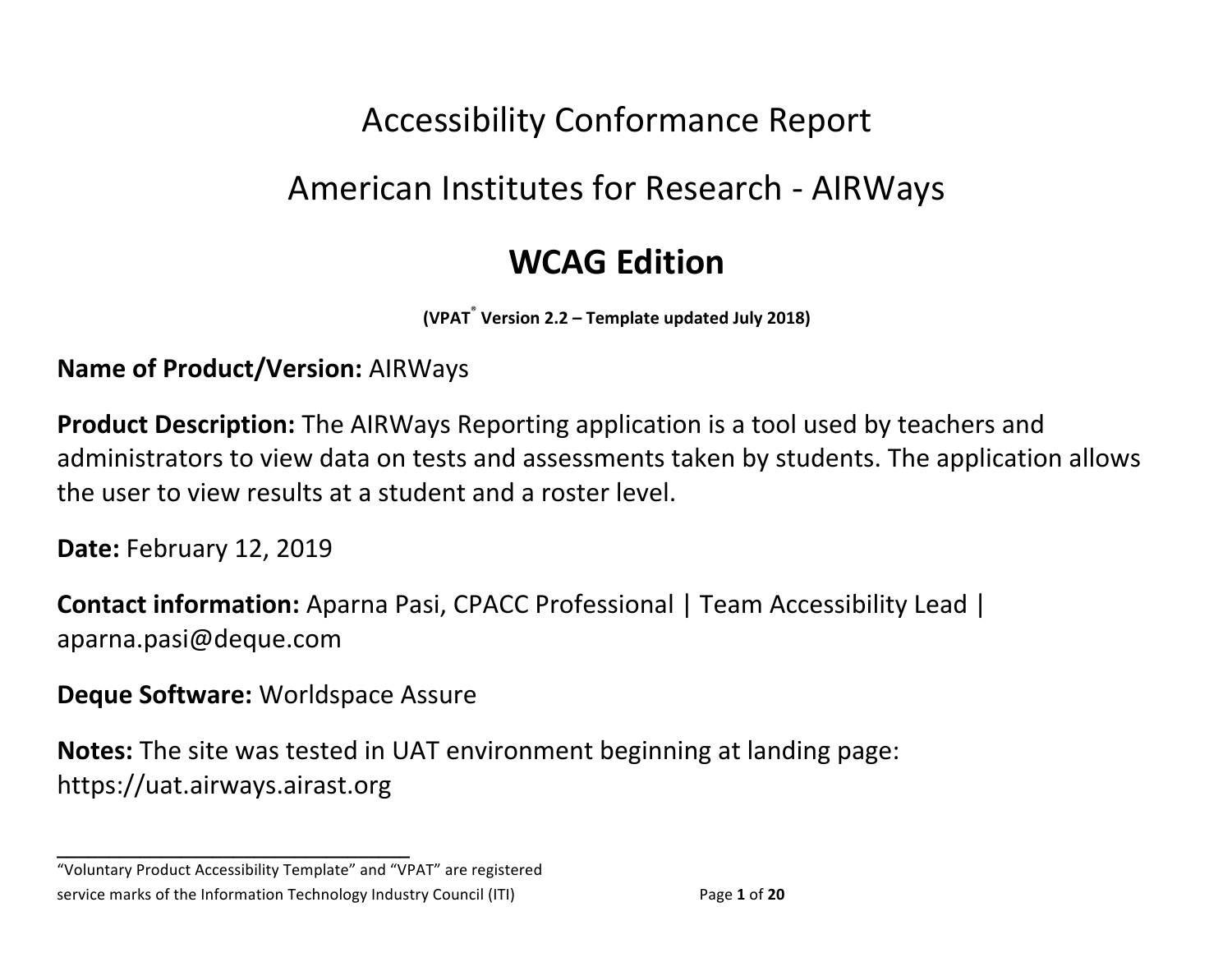**Evaluation Methods Used:** The AIRWays web application was tested by Deque Accessibility experts between July, 2017 – February, 2019. The Deque team leveraged automated and manual testing methods to evaluate the site against all WCAG 2.0 A & AA success criteria.

### **Applicable Standards/Guidelines**

This report covers the degree of conformance for the following accessibility standard/guidelines:

| <b>Standard/Guideline</b>                                                   | <b>Included In Report</b> |
|-----------------------------------------------------------------------------|---------------------------|
| Web Content Accessibility Guidelines 2.0, at http://www.w3.org/TR/2008/REC- | Level A (Yes)             |
| WCAG20-20081211/                                                            | Level AA (Yes)            |
|                                                                             | Level AAA (No)            |

### **Terms**

The terms used in the Conformance Level information are defined as follows:

- Supports: The functionality of the product has at least one method that meets the criterion without known defects or meets with equivalent facilitation.
- Partially Supports: Some functionality of the product does not meet the criterion.
- Does Not Support: The majority of product functionality does not meet the criterion.
- Not Applicable: The criterion is not relevant to the product.
- Not Evaluated: The product has not been evaluated against the criterion. This can be used only in WCAG 2.0 Level AAA.

### **WCAG 2.0 Report**

Tables 1 and 2 also document conformance with: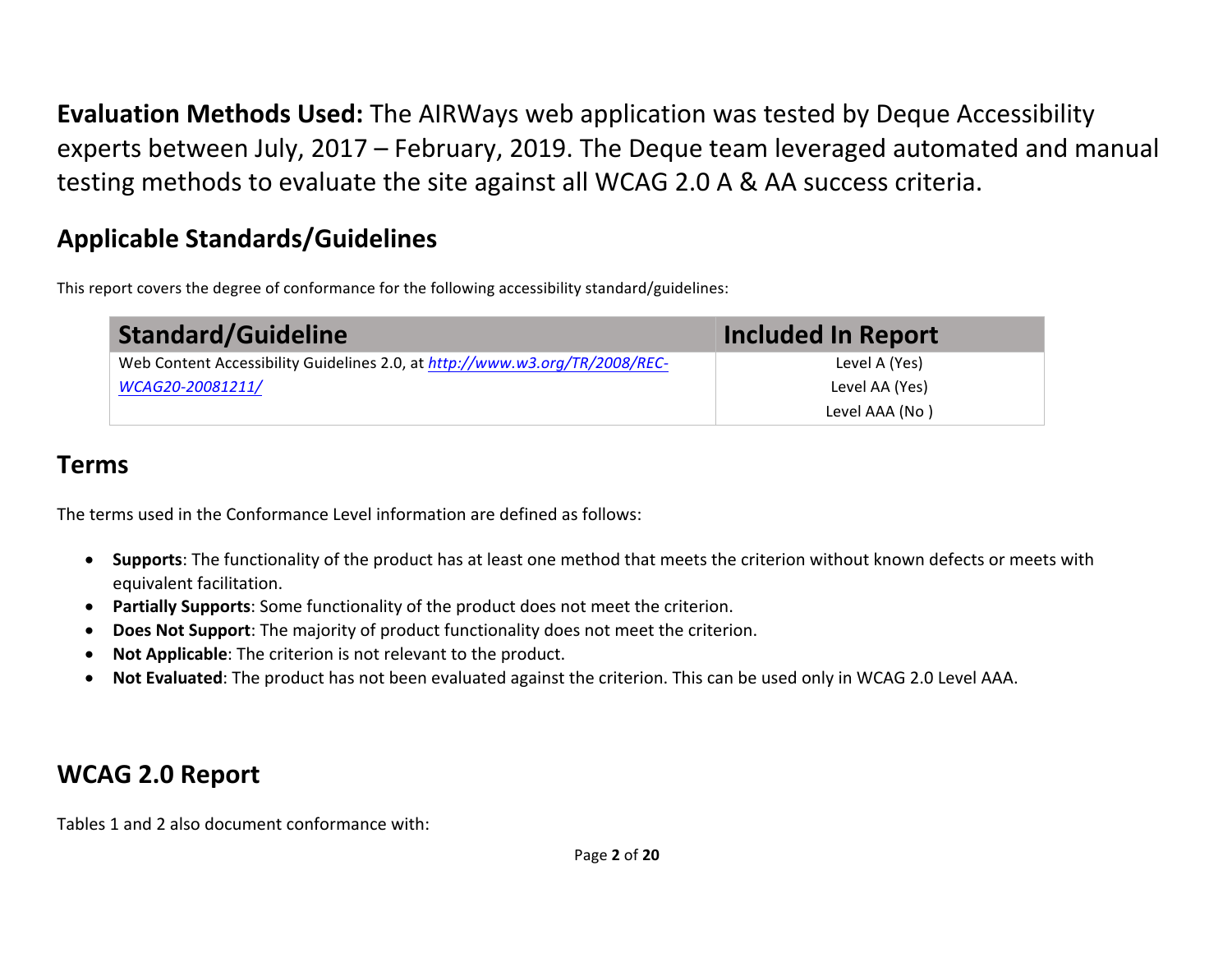- EN 301 549: Chapter 9 Web, Chapter 10 Non-Web documents, Section 11.2.1- Non-Web Software (excluding closed functionality), and Section 11.2.2 - Non-Web Software (closed functionality).
- Revised Section 508: Chapter 5 501.1 Scope, 504.2 Content Creation or Editing, and Chapter 6 602.3 Electronic Support Documentation.

Note: When reporting on conformance with the WCAG 2.0 Success Criteria, they are scoped for full pages, complete processes, and accessibilitysupported ways of using technology as documented in the WCAG 2.0 Conformance Requirements.

#### **Table 1: Success Criteria, Level A**

Notes:

| <b>Criteria</b>                                                                                                                                                                                                                                                                                                                                                                                                                                                                     | <b>Conformance Level</b> | <b>Remarks and Explanations</b>                                                                                                                      |
|-------------------------------------------------------------------------------------------------------------------------------------------------------------------------------------------------------------------------------------------------------------------------------------------------------------------------------------------------------------------------------------------------------------------------------------------------------------------------------------|--------------------------|------------------------------------------------------------------------------------------------------------------------------------------------------|
| 1.1.1 Non-text Content (Level A)<br>Also applies to:<br>EN 301 549 Criteria<br>9.2.1 (Web)<br>$\bullet$<br>10.2.1 (non-web document)<br>$\bullet$<br>11.2.1.1 (Software)<br>$\bullet$<br>11.2.2.1 (Closed Functionality Software)<br>$\bullet$<br>11.6.2 (Authoring Tool)<br>٠<br>12.1.2 (Product Docs)<br>$\bullet$<br>12.2.4 (Support Docs)<br><b>Revised Section 508</b><br>501 (Web)(Software)<br>٠<br>504.2 (Authoring Tool)<br>$\bullet$<br>602.3 (Support Docs)<br>$\bullet$ | <b>Supports</b>          | The functionality of the product has at least one method<br>that meets the criterion without known defects or<br>meets with equivalent facilitation. |
| 1.2.1 Audio-only and Video-only (Prerecorded) (Level A)<br>Also applies to:<br>EN 301 549 Criteria<br>9.2.2 (Web)<br>$\bullet$<br>10.2.2 (non-web document)<br>$\bullet$<br>11.2.1.2 (Software)<br>$\bullet$<br>11.2.2.2.1 and 11.2.2.2.2 (Closed Software)<br>$\bullet$                                                                                                                                                                                                            | <b>Not Applicable</b>    | The criterion is not relevant to the product.                                                                                                        |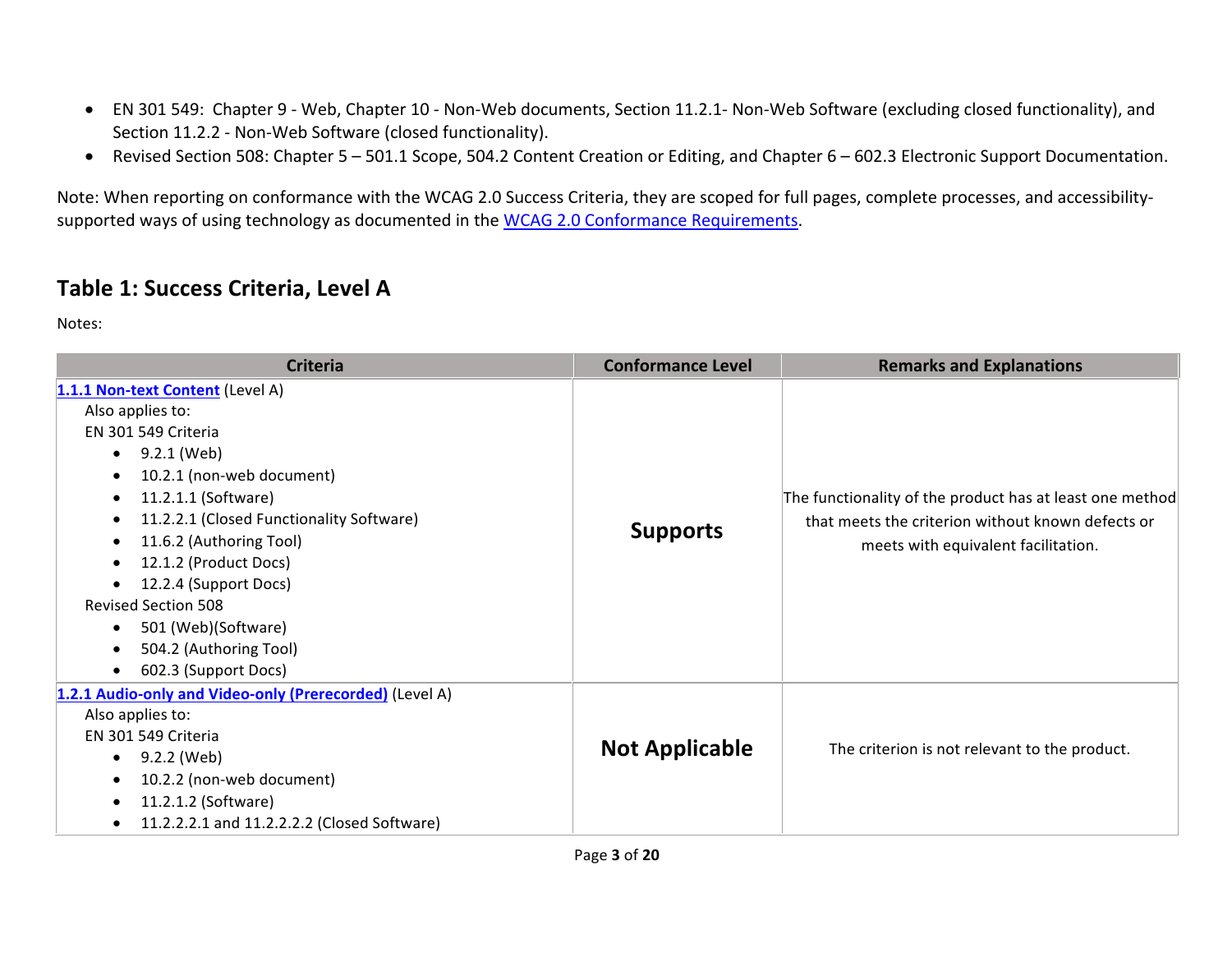| <b>Criteria</b>                                                      | <b>Conformance Level</b> | <b>Remarks and Explanations</b>               |
|----------------------------------------------------------------------|--------------------------|-----------------------------------------------|
| 11.6.2 (Authoring Tool)<br>$\bullet$                                 |                          |                                               |
| 12.1.2 (Product Docs)                                                |                          |                                               |
| 12.2.4 (Support Docs)                                                |                          |                                               |
| <b>Revised Section 508</b>                                           |                          |                                               |
| 501 (Web)(Software)<br>$\bullet$                                     |                          |                                               |
| 504.2 (Authoring Tool)                                               |                          |                                               |
| 602.3 (Support Docs)                                                 |                          |                                               |
| 1.2.2 Captions (Prerecorded) (Level A)                               |                          |                                               |
| Also applies to:                                                     |                          |                                               |
| EN 301 549 Criteria                                                  |                          |                                               |
| $\bullet$ 9.2.3 (Web)                                                |                          |                                               |
| 10.2.3 (non-web document)                                            |                          |                                               |
| 11.2.1.3 (Software)                                                  |                          |                                               |
| 11.2.2.3 (Closed Software) - Does not apply                          | <b>Not Applicable</b>    | The criterion is not relevant to the product. |
| 11.6.2 (Authoring Tool)<br>$\bullet$                                 |                          |                                               |
| 12.1.2 (Product Docs)<br>$\bullet$                                   |                          |                                               |
| 12.2.4 (Support Docs)<br>$\bullet$                                   |                          |                                               |
| <b>Revised Section 508</b>                                           |                          |                                               |
| 501 (Web)(Software)<br>$\bullet$                                     |                          |                                               |
| 504.2 (Authoring Tool)<br>٠                                          |                          |                                               |
| 602.3 (Support Docs)<br>$\bullet$                                    |                          |                                               |
| 1.2.3 Audio Description or Media Alternative (Prerecorded) (Level A) |                          |                                               |
| Also applies to:                                                     |                          |                                               |
| EN 301 549 Criteria                                                  |                          |                                               |
| 9.2.4 (Web)<br>$\bullet$                                             |                          |                                               |
| 10.2.4 (non-web document)                                            |                          |                                               |
| 11.2.1.4 (Software)<br>$\bullet$                                     | <b>Not Applicable</b>    | The criterion is not relevant to the product. |
| 11.2.2.4 (Closed Software)                                           |                          |                                               |
| 11.6.2 (Authoring Tool)<br>$\bullet$                                 |                          |                                               |
| 12.1.2 (Product Docs)                                                |                          |                                               |
| 12.2.4 (Support Docs)                                                |                          |                                               |
| <b>Revised Section 508</b>                                           |                          |                                               |
| 501 (Web)(Software)<br>$\bullet$                                     |                          |                                               |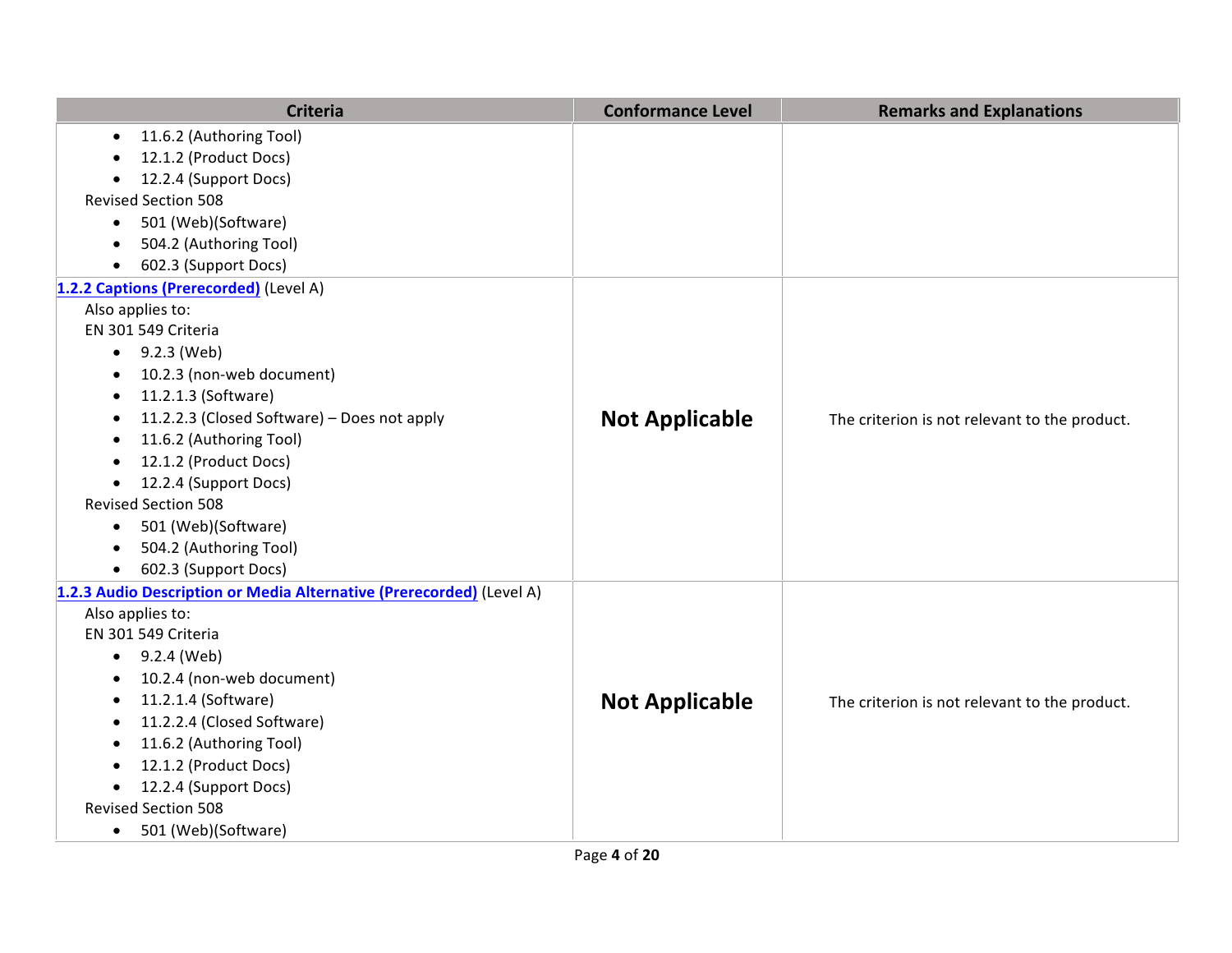| <b>Criteria</b>                             | <b>Conformance Level</b> | <b>Remarks and Explanations</b>                                                                                                                      |
|---------------------------------------------|--------------------------|------------------------------------------------------------------------------------------------------------------------------------------------------|
| 504.2 (Authoring Tool)<br>$\bullet$         |                          |                                                                                                                                                      |
| 602.3 (Support Docs)                        |                          |                                                                                                                                                      |
| 1.3.1 Info and Relationships (Level A)      |                          |                                                                                                                                                      |
| Also applies to:                            |                          |                                                                                                                                                      |
| EN 301 549 Criteria                         |                          |                                                                                                                                                      |
| 9.2.7 (Web)<br>$\bullet$                    |                          |                                                                                                                                                      |
| 10.2.7 (non-web document)                   |                          |                                                                                                                                                      |
| 11.2.1.7 (Software)<br>$\bullet$            |                          | The functionality of the product has at least one method                                                                                             |
| 11.2.2.7 (Closed Software) - Does not apply | <b>Supports</b>          | that meets the criterion without known defects or                                                                                                    |
| 11.6.2 (Authoring Tool)<br>$\bullet$        |                          | meets with equivalent facilitation.                                                                                                                  |
| 12.1.2 (Product Docs)                       |                          |                                                                                                                                                      |
| 12.2.4 (Support Docs)                       |                          |                                                                                                                                                      |
| <b>Revised Section 508</b>                  |                          |                                                                                                                                                      |
| 501 (Web)(Software)<br>$\bullet$            |                          |                                                                                                                                                      |
| 504.2 (Authoring Tool)                      |                          |                                                                                                                                                      |
| 602.3 (Support Docs)<br>$\bullet$           |                          |                                                                                                                                                      |
| 1.3.2 Meaningful Sequence (Level A)         |                          |                                                                                                                                                      |
| Also applies to:                            |                          |                                                                                                                                                      |
| EN 301 549 Criteria                         |                          |                                                                                                                                                      |
| 9.2.8 (Web)<br>$\bullet$                    |                          |                                                                                                                                                      |
| 10.2.8 (non-web document)                   |                          |                                                                                                                                                      |
| 11.2.1.8 (Software)<br>$\bullet$            |                          | The functionality of the product has at least one method<br>that meets the criterion without known defects or<br>meets with equivalent facilitation. |
| 11.2.2.8 (Closed Software) - Does not apply | <b>Supports</b>          |                                                                                                                                                      |
| 11.6.2 (Authoring Tool)                     |                          |                                                                                                                                                      |
| 12.1.2 (Product Docs)<br>$\bullet$          |                          |                                                                                                                                                      |
| 12.2.4 (Support Docs)<br>$\bullet$          |                          |                                                                                                                                                      |
| <b>Revised Section 508</b>                  |                          |                                                                                                                                                      |
| 501 (Web)(Software)<br>$\bullet$            |                          |                                                                                                                                                      |
| 504.2 (Authoring Tool)                      |                          |                                                                                                                                                      |
| 602.3 (Support Docs)<br>$\bullet$           |                          |                                                                                                                                                      |
| 1.3.3 Sensory Characteristics (Level A)     | <b>Supports</b>          | The functionality of the product has at least one method                                                                                             |
| Also applies to:                            |                          | that meets the criterion without known defects or                                                                                                    |
| EN 301 549 Criteria                         |                          |                                                                                                                                                      |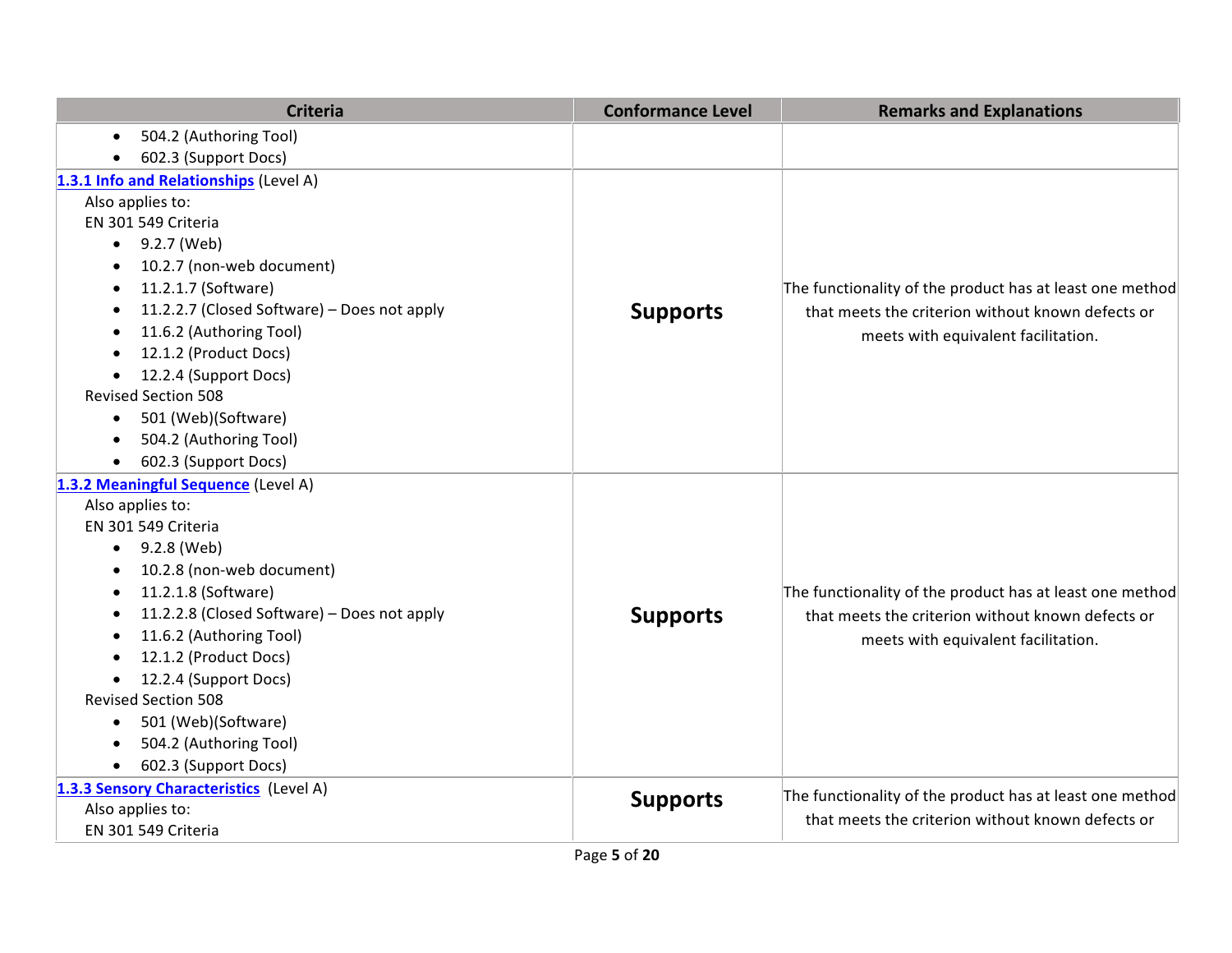| <b>Criteria</b>                              | <b>Conformance Level</b> | <b>Remarks and Explanations</b>                          |
|----------------------------------------------|--------------------------|----------------------------------------------------------|
| 9.2.9 (Web)<br>$\bullet$                     |                          | meets with equivalent facilitation.                      |
| 10.2.9 (non-web document)                    |                          |                                                          |
| 11.2.1.9 (Software)                          |                          |                                                          |
| 11.2.2.9 (Closed Software) - Does not apply  |                          |                                                          |
| 11.6.2 (Authoring Tool)                      |                          |                                                          |
| 12.1.2 (Product Docs)                        |                          |                                                          |
| 12.2.4 (Support Docs)                        |                          |                                                          |
| <b>Revised Section 508</b>                   |                          |                                                          |
| 501 (Web)(Software)<br>$\bullet$             |                          |                                                          |
| 504.2 (Authoring Tool)<br>$\bullet$          |                          |                                                          |
| 602.3 (Support Docs)<br>$\bullet$            |                          |                                                          |
| 1.4.1 Use of Color (Level A)                 |                          |                                                          |
| Also applies to:                             |                          |                                                          |
| EN 301 549 Criteria                          |                          |                                                          |
| 9.2.10 (Web)<br>$\bullet$                    |                          |                                                          |
| 10.2.10 (non-web document)<br>$\bullet$      |                          |                                                          |
| 11.2.1.10 (Software)<br>$\bullet$            |                          | The functionality of the product has at least one method |
| 11.2.2.10 (Closed Software) - Does not apply | <b>Supports</b>          | that meets the criterion without known defects or        |
| 11.6.2 (Authoring Tool)                      |                          | meets with equivalent facilitation.                      |
| 12.1.2 (Product Docs)                        |                          |                                                          |
| 12.2.4 (Support Docs)<br>$\bullet$           |                          |                                                          |
| <b>Revised Section 508</b>                   |                          |                                                          |
| 501 (Web)(Software)<br>$\bullet$             |                          |                                                          |
| 504.2 (Authoring Tool)                       |                          |                                                          |
| 602.3 (Support Docs)                         |                          |                                                          |
| 1.4.2 Audio Control (Level A)                |                          |                                                          |
| Also applies to:                             |                          |                                                          |
| EN 301 549 Criteria                          |                          |                                                          |
| $-9.2.11$ (Web)                              | <b>Not Applicable</b>    | The criterion is not relevant to the product.            |
| 10.2.11 (non-web document)                   |                          |                                                          |
| 11.2.1.11 (Software)                         |                          |                                                          |
| 11.2.2.11 (Closed Software) - Does not apply |                          |                                                          |
| 11.6.2 (Authoring Tool)<br>$\bullet$         |                          |                                                          |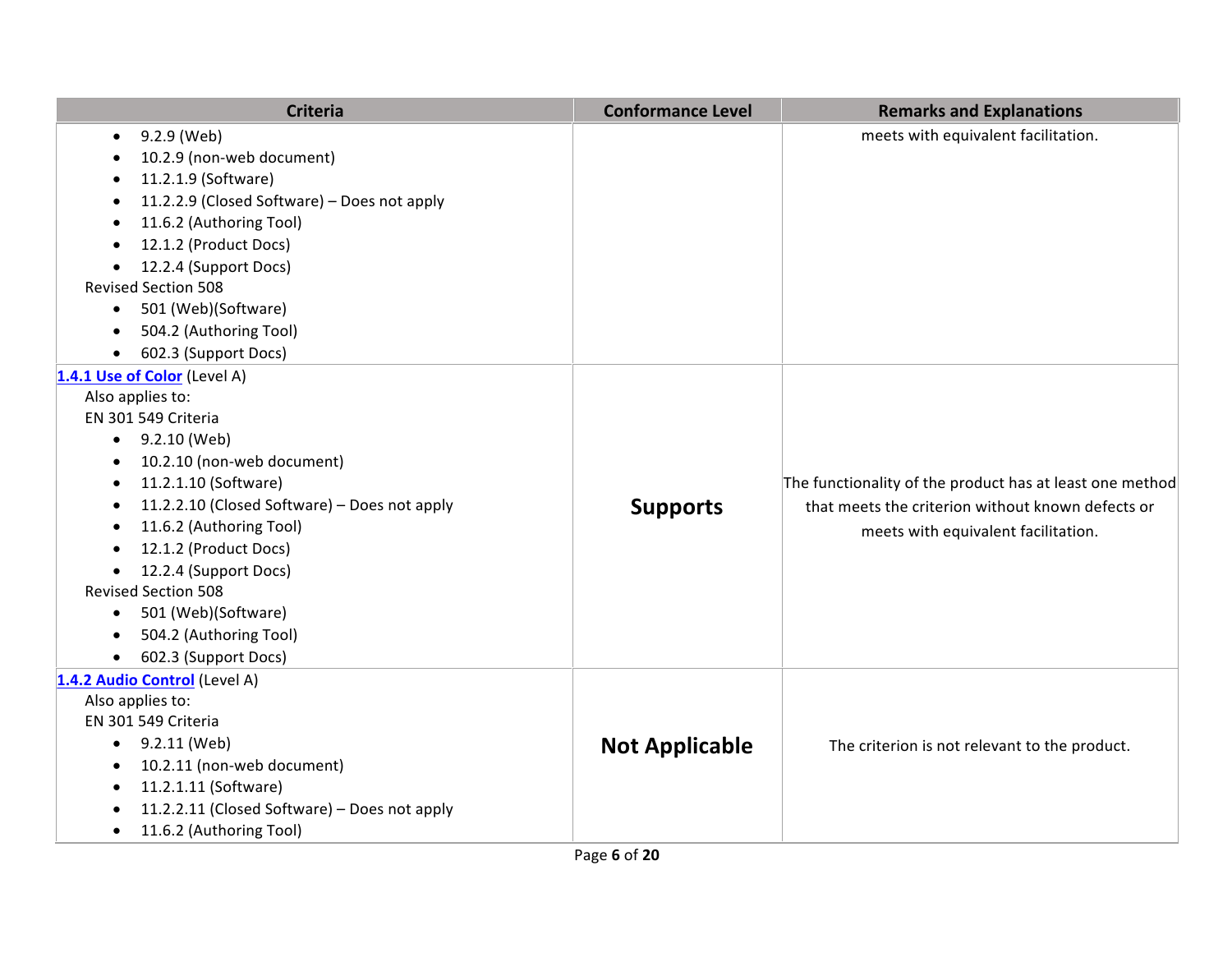| <b>Criteria</b>                                           | <b>Conformance Level</b> | <b>Remarks and Explanations</b>                                                                                                                      |
|-----------------------------------------------------------|--------------------------|------------------------------------------------------------------------------------------------------------------------------------------------------|
| 12.1.2 (Product Docs)<br>$\bullet$                        |                          |                                                                                                                                                      |
| 12.2.4 (Support Docs)                                     |                          |                                                                                                                                                      |
| <b>Revised Section 508</b>                                |                          |                                                                                                                                                      |
| 501 (Web)(Software)<br>$\bullet$                          |                          |                                                                                                                                                      |
| 504.2 (Authoring Tool)                                    |                          |                                                                                                                                                      |
| 602.3 (Support Docs)                                      |                          |                                                                                                                                                      |
| 2.1.1 Keyboard (Level A)                                  |                          |                                                                                                                                                      |
| Also applies to:                                          |                          |                                                                                                                                                      |
| EN 301 549 Criteria                                       |                          |                                                                                                                                                      |
| $-9.2.15$ (Web)                                           |                          |                                                                                                                                                      |
| 10.2.15 (non-web document)                                |                          |                                                                                                                                                      |
| 11.2.1.15 (Software)<br>٠                                 |                          | The functionality of the product has at least one method<br>that meets the criterion without known defects or<br>meets with equivalent facilitation. |
| 11.2.2.15 (Closed Software)<br>$\bullet$                  | <b>Supports</b>          |                                                                                                                                                      |
| 11.6.2 (Authoring Tool)<br>$\bullet$                      |                          |                                                                                                                                                      |
| 12.1.2 (Product Docs)                                     |                          |                                                                                                                                                      |
| 12.2.4 (Support Docs)<br>$\bullet$                        |                          |                                                                                                                                                      |
| <b>Revised Section 508</b>                                |                          |                                                                                                                                                      |
| 501 (Web)(Software)<br>$\bullet$                          |                          |                                                                                                                                                      |
| 504.2 (Authoring Tool)                                    |                          |                                                                                                                                                      |
| 602.3 (Support Docs)<br>$\bullet$                         |                          |                                                                                                                                                      |
| 2.1.2 No Keyboard Trap (Level A)                          |                          |                                                                                                                                                      |
| Also applies to:                                          |                          |                                                                                                                                                      |
| EN 301 549 Criteria                                       |                          |                                                                                                                                                      |
| 9.2.16 (Web)<br>٠                                         |                          |                                                                                                                                                      |
| 10.2.16 (non-web document)                                |                          | The functionality of the product has at least one method                                                                                             |
| 11.2.1.16 (Software)<br>$\bullet$                         | <b>Supports</b>          | that meets the criterion without known defects or                                                                                                    |
| 11.2.2.16 (Closed Software) - Does not apply<br>$\bullet$ |                          | meets with equivalent facilitation.                                                                                                                  |
| 11.6.2 (Authoring Tool)                                   |                          |                                                                                                                                                      |
| 12.1.2 (Product Docs)                                     |                          |                                                                                                                                                      |
| 12.2.4 (Support Docs)<br>$\bullet$                        |                          |                                                                                                                                                      |
| <b>Revised Section 508</b>                                |                          |                                                                                                                                                      |
| 501 (Web)(Software)<br>$\bullet$                          |                          |                                                                                                                                                      |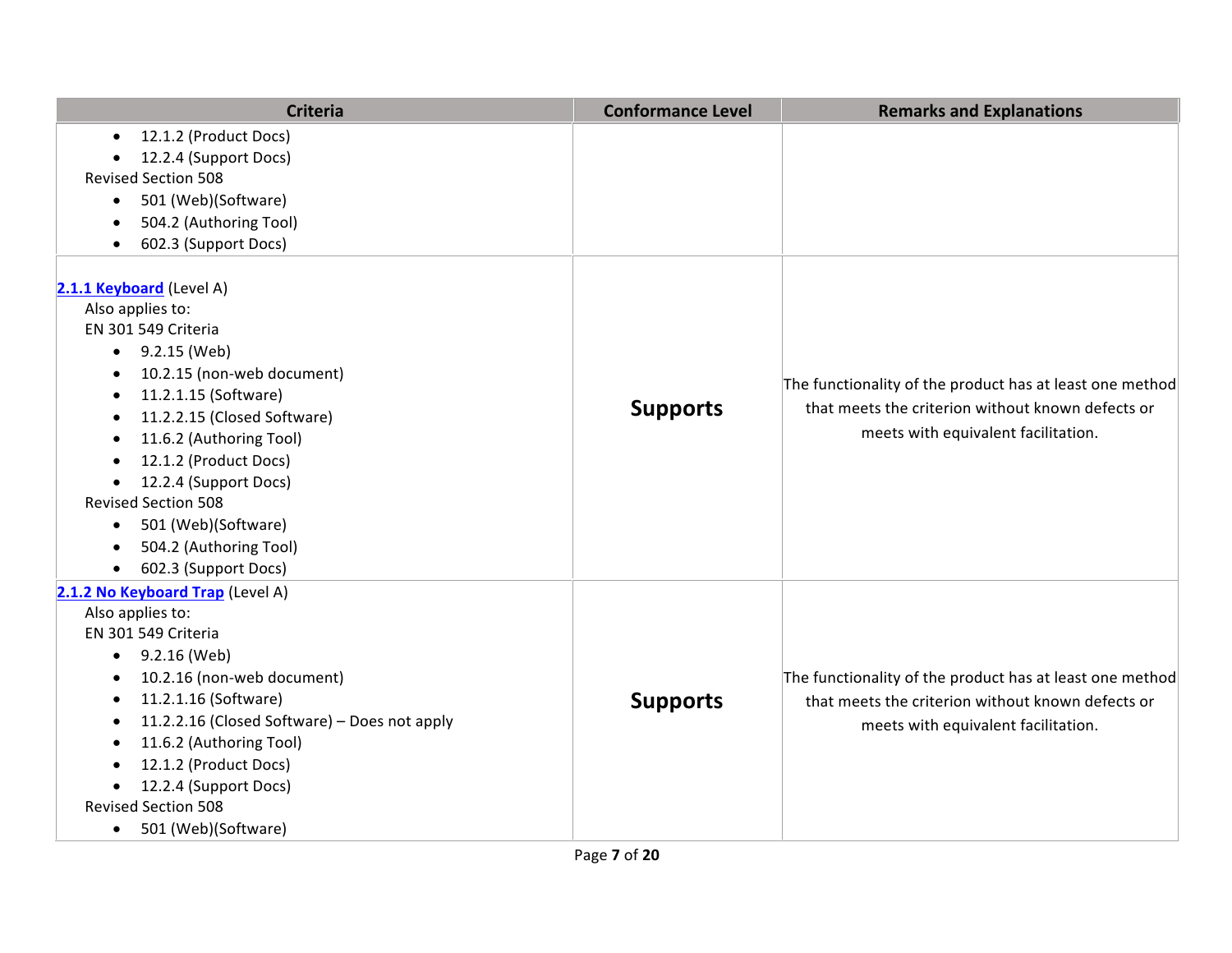| <b>Criteria</b>                                           | <b>Conformance Level</b> | <b>Remarks and Explanations</b>               |
|-----------------------------------------------------------|--------------------------|-----------------------------------------------|
| 504.2 (Authoring Tool)<br>$\bullet$                       |                          |                                               |
| 602.3 (Support Docs)                                      |                          |                                               |
| 2.2.1 Timing Adjustable (Level A)                         |                          |                                               |
| Also applies to:                                          |                          |                                               |
| EN 301 549 Criteria                                       |                          |                                               |
| 9.2.17 (Web)<br>$\bullet$                                 |                          |                                               |
| 10.2.17 (non-web document)<br>$\bullet$                   |                          |                                               |
| 11.2.1.17 (Software)<br>$\bullet$                         |                          |                                               |
| 11.2.2.17 (Closed Software) - Does not apply<br>$\bullet$ | <b>Not Applicable</b>    | The criterion is not relevant to the product. |
| 11.6.2 (Authoring Tool)<br>$\bullet$                      |                          |                                               |
| 12.1.2 (Product Docs)<br>$\bullet$                        |                          |                                               |
| 12.2.4 (Support Docs)<br>$\bullet$                        |                          |                                               |
| <b>Revised Section 508</b>                                |                          |                                               |
| 501 (Web)(Software)<br>$\bullet$                          |                          |                                               |
| 504.2 (Authoring Tool)<br>$\bullet$                       |                          |                                               |
| 602.3 (Support Docs)<br>$\bullet$                         |                          |                                               |
| 2.2.2 Pause, Stop, Hide (Level A)                         |                          |                                               |
| Also applies to:                                          |                          |                                               |
| EN 301 549 Criteria                                       |                          |                                               |
| 9.2.18 (Web)<br>$\bullet$                                 |                          |                                               |
| 10.2.18 (non-web document)<br>$\bullet$                   |                          |                                               |
| 11.2.1.18 (Software)<br>$\bullet$                         |                          |                                               |
| 11.2.2.18 (Closed Software) - Does not apply<br>$\bullet$ | <b>Not Applicable</b>    | The criterion is not relevant to the product. |
| 11.6.2 (Authoring Tool)                                   |                          |                                               |
| 12.1.2 (Product Docs)<br>$\bullet$                        |                          |                                               |
| 12.2.4 (Support Docs)<br>$\bullet$                        |                          |                                               |
| <b>Revised Section 508</b>                                |                          |                                               |
| 501 (Web)(Software)<br>$\bullet$                          |                          |                                               |
| 504.2 (Authoring Tool)<br>$\bullet$                       |                          |                                               |
| 602.3 (Support Docs)<br>$\bullet$                         |                          |                                               |
| 2.3.1 Three Flashes or Below Threshold (Level A)          | <b>Not Applicable</b>    | The criterion is not relevant to the product. |
| Also applies to:                                          |                          |                                               |
| EN 301 549 Criteria                                       |                          |                                               |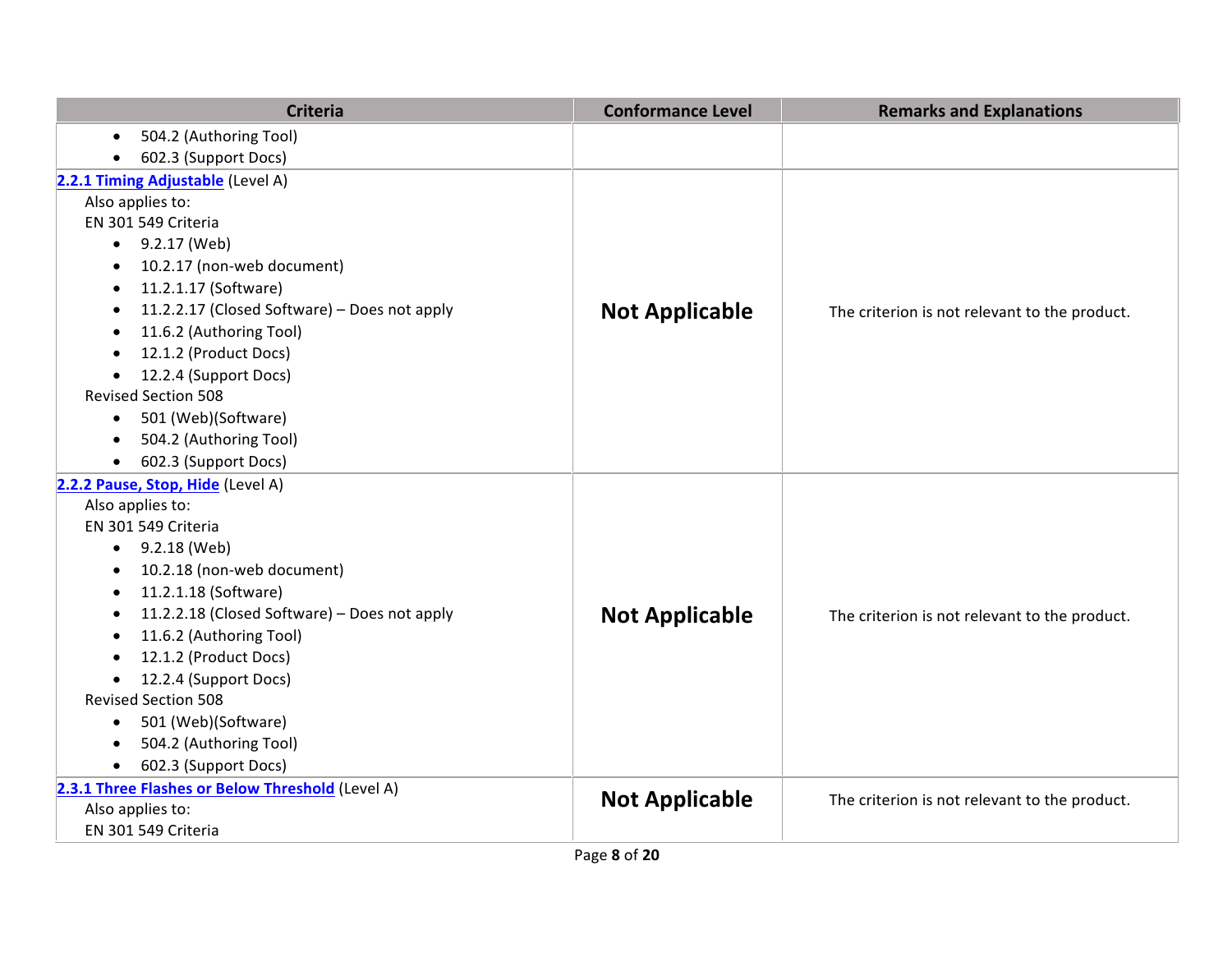| <b>Criteria</b>                                                       | <b>Conformance Level</b> | <b>Remarks and Explanations</b>                          |
|-----------------------------------------------------------------------|--------------------------|----------------------------------------------------------|
| 9.2.19 (Web)<br>$\bullet$                                             |                          |                                                          |
| 10.2.19 (non-web document)                                            |                          |                                                          |
| 11.2.1.19 (Software)                                                  |                          |                                                          |
| 11.2.2.19 (Closed Software) - Does not apply                          |                          |                                                          |
| 11.6.2 (Authoring Tool)                                               |                          |                                                          |
| 12.1.2 (Product Docs)                                                 |                          |                                                          |
| 12.2.4 (Support Docs)                                                 |                          |                                                          |
| <b>Revised Section 508</b>                                            |                          |                                                          |
| 501 (Web)(Software)<br>$\bullet$                                      |                          |                                                          |
| 504.2 (Authoring Tool)                                                |                          |                                                          |
| 602.3 (Support Docs)                                                  |                          |                                                          |
| 2.4.1 Bypass Blocks (Level A)                                         |                          |                                                          |
| Also applies to:                                                      |                          |                                                          |
| EN 301 549 Criteria                                                   |                          |                                                          |
| $-9.2.20$ (Web)                                                       |                          |                                                          |
| 10.2.20 (non-web document) - Does not apply                           |                          |                                                          |
| 11.2.1.20 (Software) - Does not apply                                 |                          | The functionality of the product has at least one method |
| 11.2.2.20 (Closed Software) - Does not apply                          | <b>Supports</b>          | that meets the criterion without known defects or        |
| 11.6.2 (Authoring Tool)                                               |                          | meets with equivalent facilitation.                      |
| 12.1.2 (Product Docs)                                                 |                          |                                                          |
| 12.2.4 (Support Docs)                                                 |                          |                                                          |
| <b>Revised Section 508</b>                                            |                          |                                                          |
| 501 (Web)(Software) – Does not apply to non-web software<br>$\bullet$ |                          |                                                          |
| 504.2 (Authoring Tool)                                                |                          |                                                          |
| 602.3 (Support Docs) – Does not apply to non-web docs<br>$\bullet$    |                          |                                                          |
| 2.4.2 Page Titled (Level A)                                           |                          |                                                          |
| Also applies to:                                                      |                          |                                                          |
| EN 301 549 Criteria                                                   |                          | The functionality of the product has at least one method |
| $-9.2.21$ (Web)                                                       | <b>Supports</b>          | that meets the criterion without known defects or        |
| 10.2.21 (non-web document)                                            |                          | meets with equivalent facilitation.                      |
| 11.2.1.21 (Software) - Does not apply                                 |                          |                                                          |
| 11.2.2.21 (Closed Software) - Does not apply                          |                          |                                                          |
| 11.6.2 (Authoring Tool)<br>$\bullet$                                  |                          |                                                          |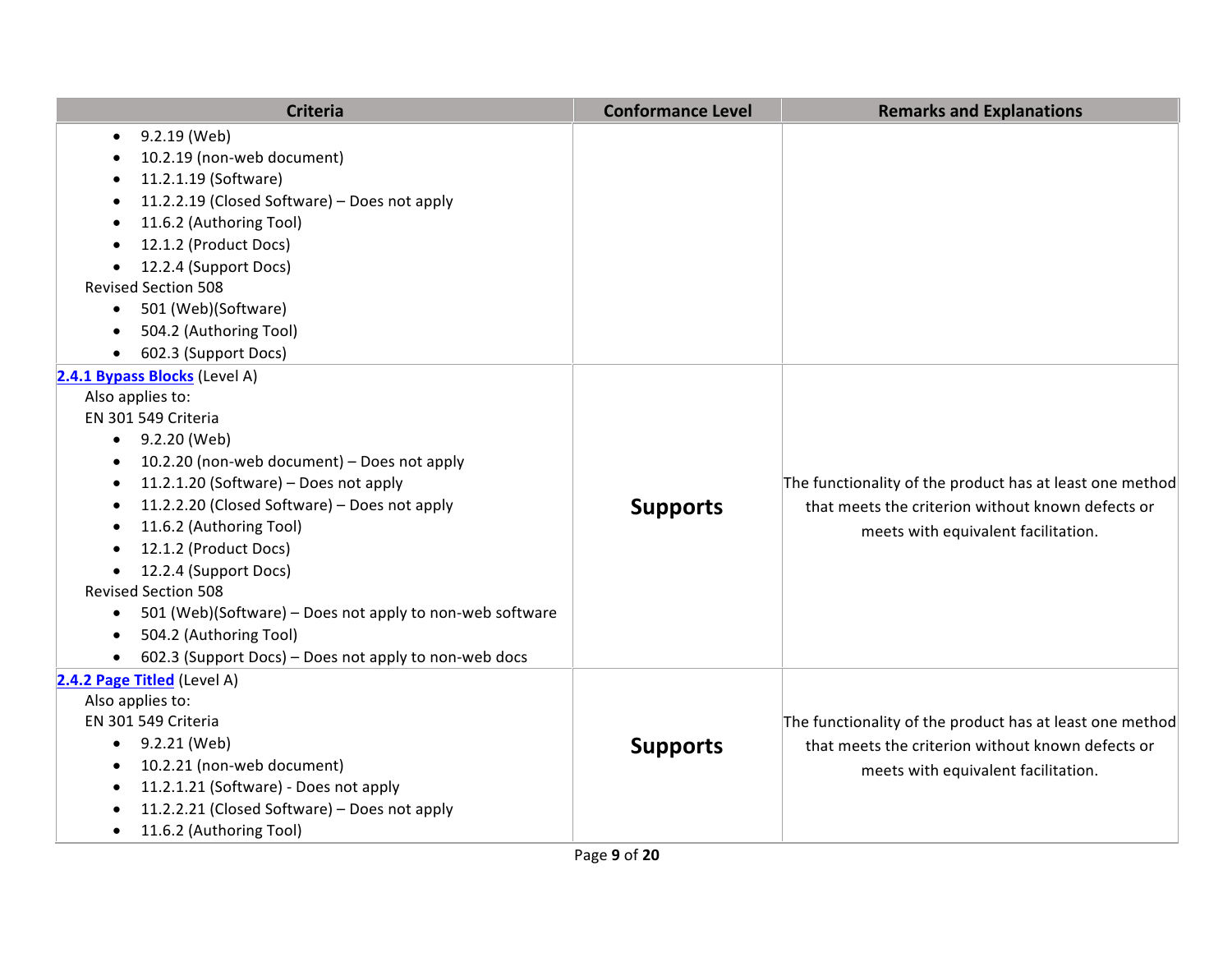| <b>Criteria</b>                                   | <b>Conformance Level</b> | <b>Remarks and Explanations</b>                                                          |
|---------------------------------------------------|--------------------------|------------------------------------------------------------------------------------------|
| 12.1.2 (Product Docs)<br>$\bullet$                |                          |                                                                                          |
| 12.2.4 (Support Docs)                             |                          |                                                                                          |
| <b>Revised Section 508</b>                        |                          |                                                                                          |
| 501 (Web)(Software)<br>$\bullet$                  |                          |                                                                                          |
| 504.2 (Authoring Tool)<br>$\bullet$               |                          |                                                                                          |
| 602.3 (Support Docs)                              |                          |                                                                                          |
| 2.4.3 Focus Order (Level A)                       |                          |                                                                                          |
| Also applies to:                                  |                          |                                                                                          |
| EN 301 549 Criteria                               |                          |                                                                                          |
| $\bullet$ 9.2.22 (Web)                            |                          |                                                                                          |
| 10.2.22 (non-web document)<br>$\bullet$           |                          |                                                                                          |
| 11.2.1.22 (Software)<br>$\bullet$                 |                          | The functionality of the product has at least one method                                 |
| 11.2.2.22 (Closed Software) - Does not apply<br>٠ | <b>Supports</b>          | that meets the criterion without known defects or<br>meets with equivalent facilitation. |
| 11.6.2 (Authoring Tool)<br>$\bullet$              |                          |                                                                                          |
| 12.1.2 (Product Docs)<br>$\bullet$                |                          |                                                                                          |
| 12.2.4 (Support Docs)<br>$\bullet$                |                          |                                                                                          |
| <b>Revised Section 508</b>                        |                          |                                                                                          |
| 501 (Web)(Software)<br>$\bullet$                  |                          |                                                                                          |
| 504.2 (Authoring Tool)<br>$\bullet$               |                          |                                                                                          |
| 602.3 (Support Docs)<br>$\bullet$                 |                          |                                                                                          |
| 2.4.4 Link Purpose (In Context) (Level A)         |                          |                                                                                          |
| Also applies to:                                  |                          |                                                                                          |
| EN 301 549 Criteria                               |                          |                                                                                          |
| 9.2.23 (Web)<br>$\bullet$                         |                          | The functionality of the product has at least one method                                 |
| 10.2.23 (non-web document)<br>$\bullet$           |                          |                                                                                          |
| 11.2.1.23 (Software)<br>$\bullet$                 |                          |                                                                                          |
| 11.2.2.23 (Closed Software) - Does not apply<br>٠ | <b>Supports</b>          | that meets the criterion without known defects or                                        |
| 11.6.2 (Authoring Tool)                           |                          | meets with equivalent facilitation.                                                      |
| 12.1.2 (Product Docs)<br>٠                        |                          |                                                                                          |
| 12.2.4 (Support Docs)<br>$\bullet$                |                          |                                                                                          |
| <b>Revised Section 508</b>                        |                          |                                                                                          |
| 501 (Web)(Software)<br>$\bullet$                  |                          |                                                                                          |
| 504.2 (Authoring Tool)<br>$\bullet$               |                          |                                                                                          |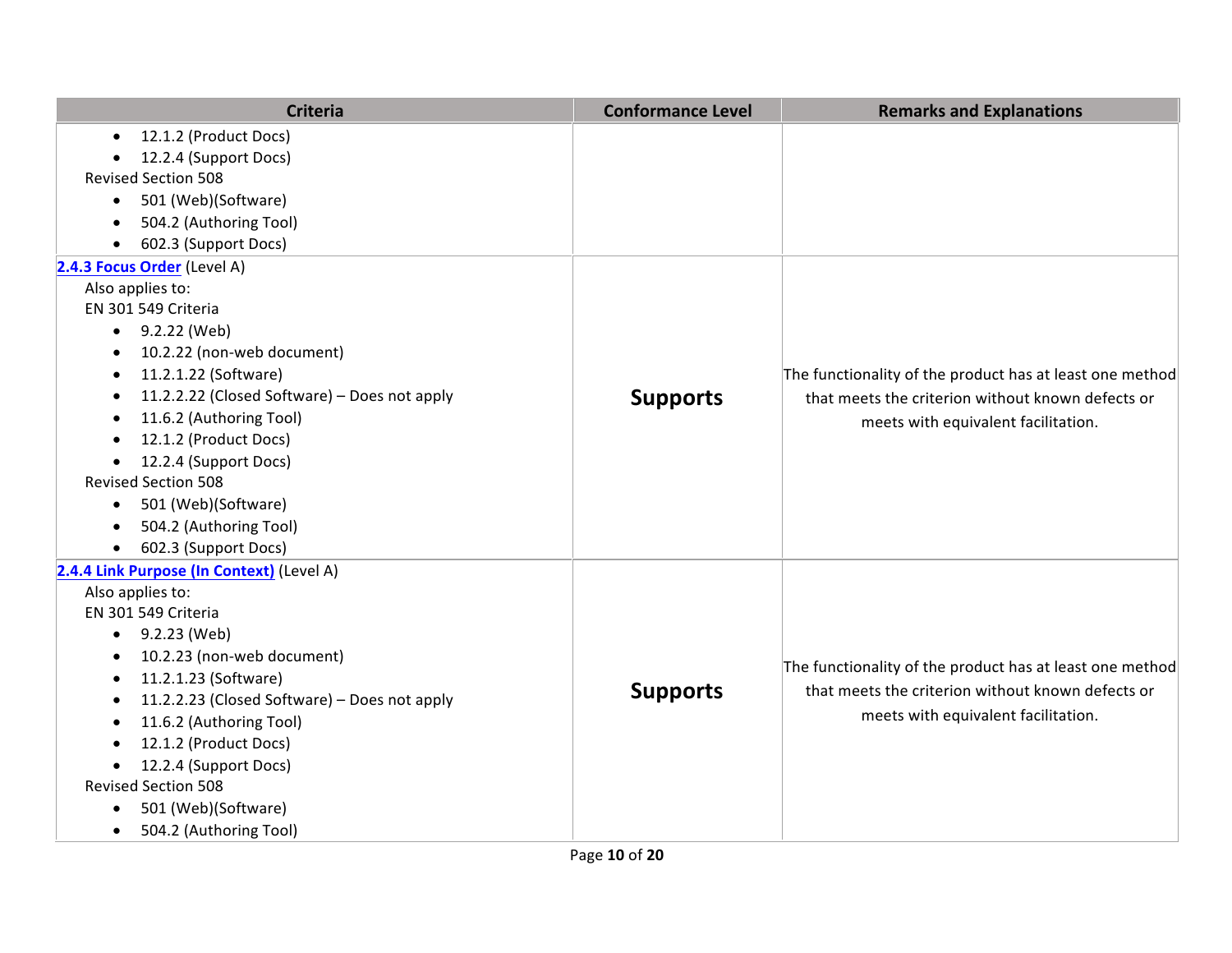| <b>Criteria</b>                                           | <b>Conformance Level</b> | <b>Remarks and Explanations</b>                          |
|-----------------------------------------------------------|--------------------------|----------------------------------------------------------|
| 602.3 (Support Docs)<br>$\bullet$                         |                          |                                                          |
| 3.1.1 Language of Page (Level A)                          |                          |                                                          |
| Also applies to:                                          |                          |                                                          |
| EN 301 549 Criteria                                       |                          |                                                          |
| 9.2.27 (Web)<br>$\bullet$                                 |                          | The functionality of the product has at least one method |
| 10.2.27 (non-web document)<br>$\bullet$                   |                          |                                                          |
| 11.2.1.27 (Software)<br>$\bullet$                         |                          |                                                          |
| 11.2.2.27 (Closed Software)<br>٠                          | <b>Supports</b>          | that meets the criterion without known defects or        |
| 11.6.2 (Authoring Tool)<br>$\bullet$                      |                          | meets with equivalent facilitation.                      |
| 12.1.2 (Product Docs)<br>$\bullet$                        |                          |                                                          |
| 12.2.4 (Support Docs)                                     |                          |                                                          |
| <b>Revised Section 508</b>                                |                          |                                                          |
| 501 (Web)(Software)<br>$\bullet$                          |                          |                                                          |
| 504.2 (Authoring Tool)<br>$\bullet$                       |                          |                                                          |
| 602.3 (Support Docs)                                      |                          |                                                          |
| 3.2.1 On Focus (Level A)                                  |                          |                                                          |
| Also applies to:                                          |                          |                                                          |
| EN 301 549 Criteria                                       |                          |                                                          |
| 9.2.29 (Web)<br>$\bullet$                                 |                          |                                                          |
| 10.2.29 (non-web document)                                |                          |                                                          |
| 11.2.1.29 (Software)<br>$\bullet$                         |                          | The functionality of the product has at least one method |
| 11.2.2.29 (Closed Software) - Does not apply<br>$\bullet$ | <b>Supports</b>          | that meets the criterion without known defects or        |
| 11.6.2 (Authoring Tool)                                   |                          | meets with equivalent facilitation.                      |
| 12.1.2 (Product Docs)                                     |                          |                                                          |
| 12.2.4 (Support Docs)                                     |                          |                                                          |
| <b>Revised Section 508</b>                                |                          |                                                          |
| 501 (Web)(Software)<br>$\bullet$                          |                          |                                                          |
| 504.2 (Authoring Tool)                                    |                          |                                                          |
| 602.3 (Support Docs)<br>$\bullet$                         |                          |                                                          |
| 3.2.2 On Input (Level A)                                  | <b>Supports</b>          | The functionality of the product has at least one method |
| Also applies to:                                          |                          | that meets the criterion without known defects or        |
| EN 301 549 Criteria                                       |                          |                                                          |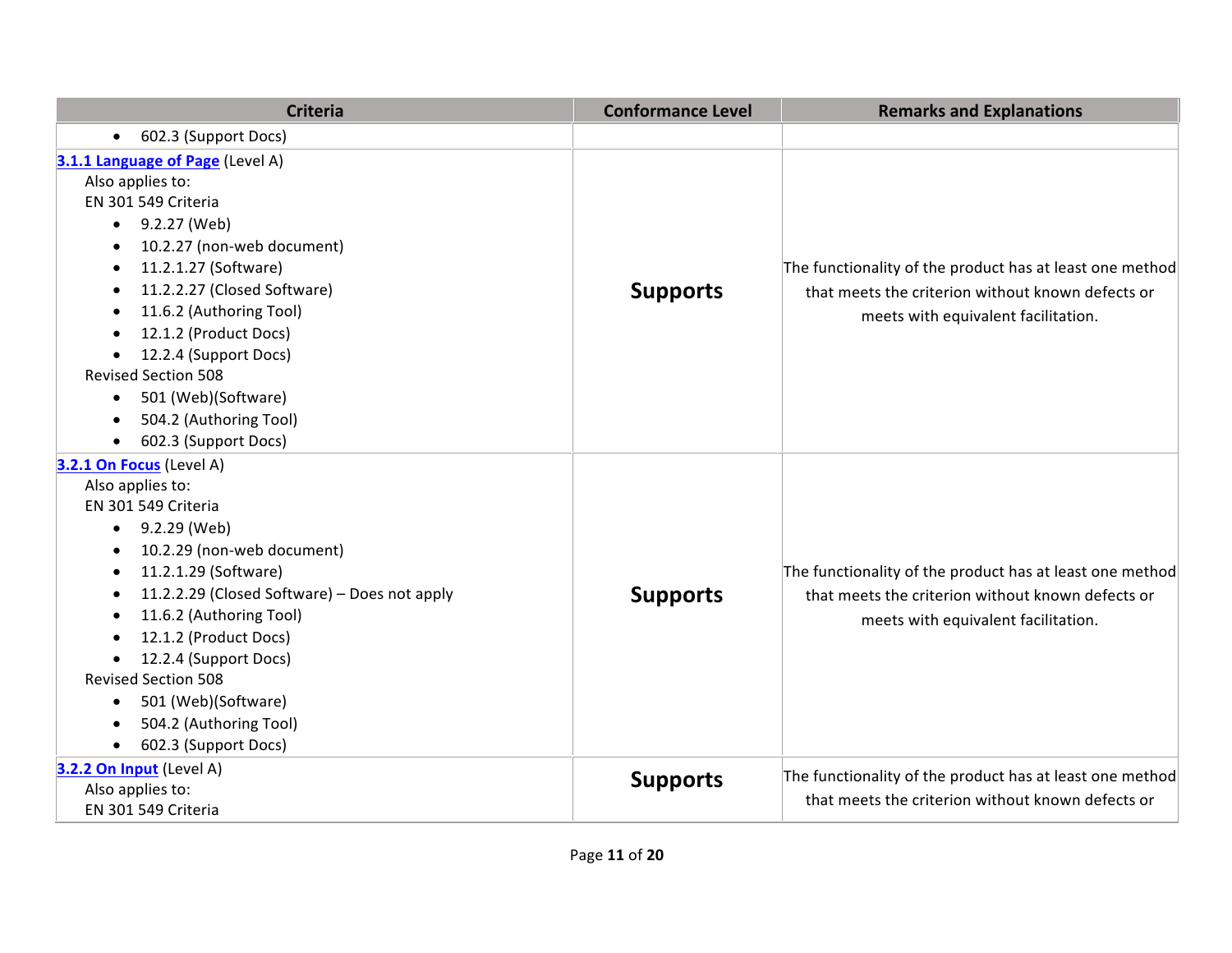| <b>Criteria</b>                                           | <b>Conformance Level</b> | <b>Remarks and Explanations</b>                          |
|-----------------------------------------------------------|--------------------------|----------------------------------------------------------|
| 9.2.30 (Web)<br>$\bullet$                                 |                          | meets with equivalent facilitation.                      |
| 10.2.30 (non-web document)                                |                          |                                                          |
| 11.2.1.30 (Software)                                      |                          |                                                          |
| 11.2.2.30 (Closed Software) - Does not apply<br>$\bullet$ |                          |                                                          |
| 11.6.2 (Authoring Tool)                                   |                          |                                                          |
| 12.1.2 (Product Docs)                                     |                          |                                                          |
| 12.2.4 (Support Docs)                                     |                          |                                                          |
| <b>Revised Section 508</b>                                |                          |                                                          |
| 501 (Web)(Software)<br>$\bullet$                          |                          |                                                          |
| 504.2 (Authoring Tool)<br>$\bullet$                       |                          |                                                          |
| 602.3 (Support Docs)                                      |                          |                                                          |
| 3.3.1 Error Identification (Level A)                      |                          |                                                          |
| Also applies to:                                          |                          |                                                          |
| EN 301 549 Criteria                                       |                          |                                                          |
| 9.2.33 (Web)<br>$\bullet$                                 |                          |                                                          |
| 10.2.33 (non-web document)                                |                          |                                                          |
| 11.2.1.33 (Software)                                      |                          | The functionality of the product has at least one method |
| 11.2.2.33 (Closed Software)                               | <b>Supports</b>          | that meets the criterion without known defects or        |
| 11.6.2 (Authoring Tool)                                   |                          | meets with equivalent facilitation.                      |
| 12.1.2 (Product Docs)                                     |                          |                                                          |
| 12.2.4 (Support Docs)<br>$\bullet$                        |                          |                                                          |
| <b>Revised Section 508</b>                                |                          |                                                          |
| 501 (Web)(Software)<br>$\bullet$                          |                          |                                                          |
| 504.2 (Authoring Tool)                                    |                          |                                                          |
| 602.3 (Support Docs)                                      |                          |                                                          |
| 3.3.2 Labels or Instructions (Level A)                    |                          |                                                          |
| Also applies to:                                          |                          |                                                          |
| EN 301 549 Criteria                                       |                          | The functionality of the product has at least one method |
| 9.2.34 (Web)<br>$\bullet$                                 | <b>Supports</b>          | that meets the criterion without known defects or        |
| 10.2.34 (non-web document)                                |                          | meets with equivalent facilitation.                      |
| 11.2.1.34 (Software)                                      |                          |                                                          |
| 11.2.2.34 (Closed Software) - Does not apply              |                          |                                                          |
| 11.6.2 (Authoring Tool)<br>$\bullet$                      |                          |                                                          |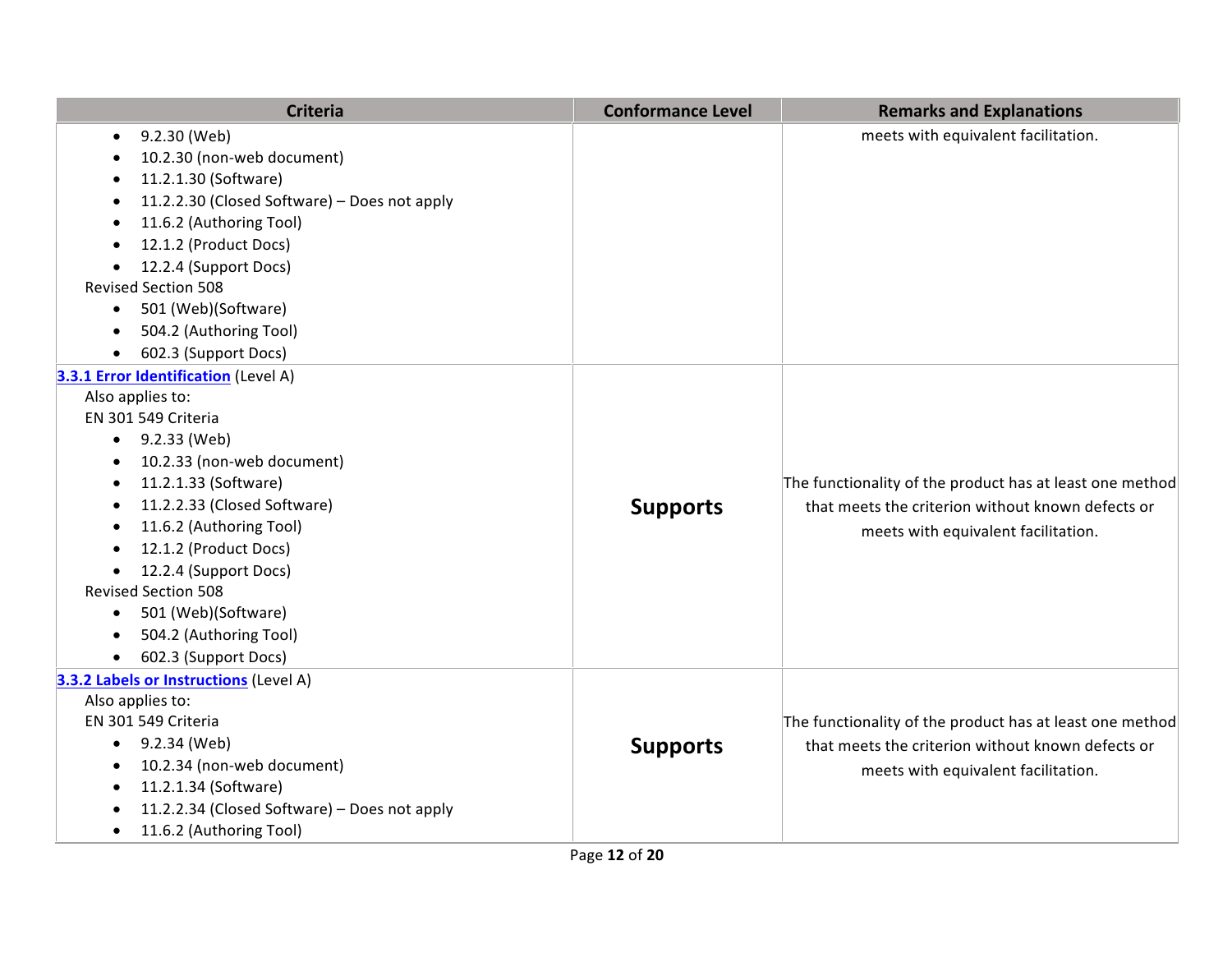| <b>Criteria</b>                                           | <b>Conformance Level</b> | <b>Remarks and Explanations</b>                                                                                                                      |
|-----------------------------------------------------------|--------------------------|------------------------------------------------------------------------------------------------------------------------------------------------------|
| 12.1.2 (Product Docs)<br>$\bullet$                        |                          |                                                                                                                                                      |
| 12.2.4 (Support Docs)                                     |                          |                                                                                                                                                      |
| <b>Revised Section 508</b>                                |                          |                                                                                                                                                      |
| 501 (Web)(Software)<br>$\bullet$                          |                          |                                                                                                                                                      |
| 504.2 (Authoring Tool)<br>$\bullet$                       |                          |                                                                                                                                                      |
| 602.3 (Support Docs)                                      |                          |                                                                                                                                                      |
| 4.1.1 Parsing (Level A)                                   |                          |                                                                                                                                                      |
| Also applies to:                                          |                          |                                                                                                                                                      |
| EN 301 549 Criteria                                       |                          |                                                                                                                                                      |
| $\bullet$ 9.2.37 (Web)                                    |                          |                                                                                                                                                      |
| 10.2.37 (non-web document)                                |                          |                                                                                                                                                      |
| 11.2.1.37 (Software)<br>$\bullet$                         |                          | The functionality of the product has at least one method<br>that meets the criterion without known defects or<br>meets with equivalent facilitation. |
| 11.2.2.37 (Closed Software) - Does not apply<br>$\bullet$ | <b>Supports</b>          |                                                                                                                                                      |
| 11.6.2 (Authoring Tool)<br>$\bullet$                      |                          |                                                                                                                                                      |
| 12.1.2 (Product Docs)                                     |                          |                                                                                                                                                      |
| 12.2.4 (Support Docs)<br>$\bullet$                        |                          |                                                                                                                                                      |
| <b>Revised Section 508</b>                                |                          |                                                                                                                                                      |
| 501 (Web)(Software)<br>$\bullet$                          |                          |                                                                                                                                                      |
| 504.2 (Authoring Tool)<br>$\bullet$                       |                          |                                                                                                                                                      |
| 602.3 (Support Docs)<br>$\bullet$                         |                          |                                                                                                                                                      |
| 4.1.2 Name, Role, Value (Level A)                         |                          |                                                                                                                                                      |
| Also applies to:                                          |                          |                                                                                                                                                      |
| EN 301 549 Criteria                                       |                          |                                                                                                                                                      |
| 9.2.38 (Web)<br>$\bullet$                                 |                          | The functionality of the product has at least one method<br>that meets the criterion without known defects or<br>meets with equivalent facilitation. |
| 10.2.38 (non-web document)                                |                          |                                                                                                                                                      |
| 11.2.1.38 (Software)<br>$\bullet$                         |                          |                                                                                                                                                      |
| 11.2.2.38 (Closed Software) - Does not apply<br>$\bullet$ | <b>Supports</b>          |                                                                                                                                                      |
| 11.6.2 (Authoring Tool)                                   |                          |                                                                                                                                                      |
| 12.1.2 (Product Docs)<br>$\bullet$                        |                          |                                                                                                                                                      |
| 12.2.4 (Support Docs)<br>$\bullet$                        |                          |                                                                                                                                                      |
| <b>Revised Section 508</b>                                |                          |                                                                                                                                                      |
| 501 (Web)(Software)<br>$\bullet$                          |                          |                                                                                                                                                      |
| 504.2 (Authoring Tool)<br>$\bullet$                       |                          |                                                                                                                                                      |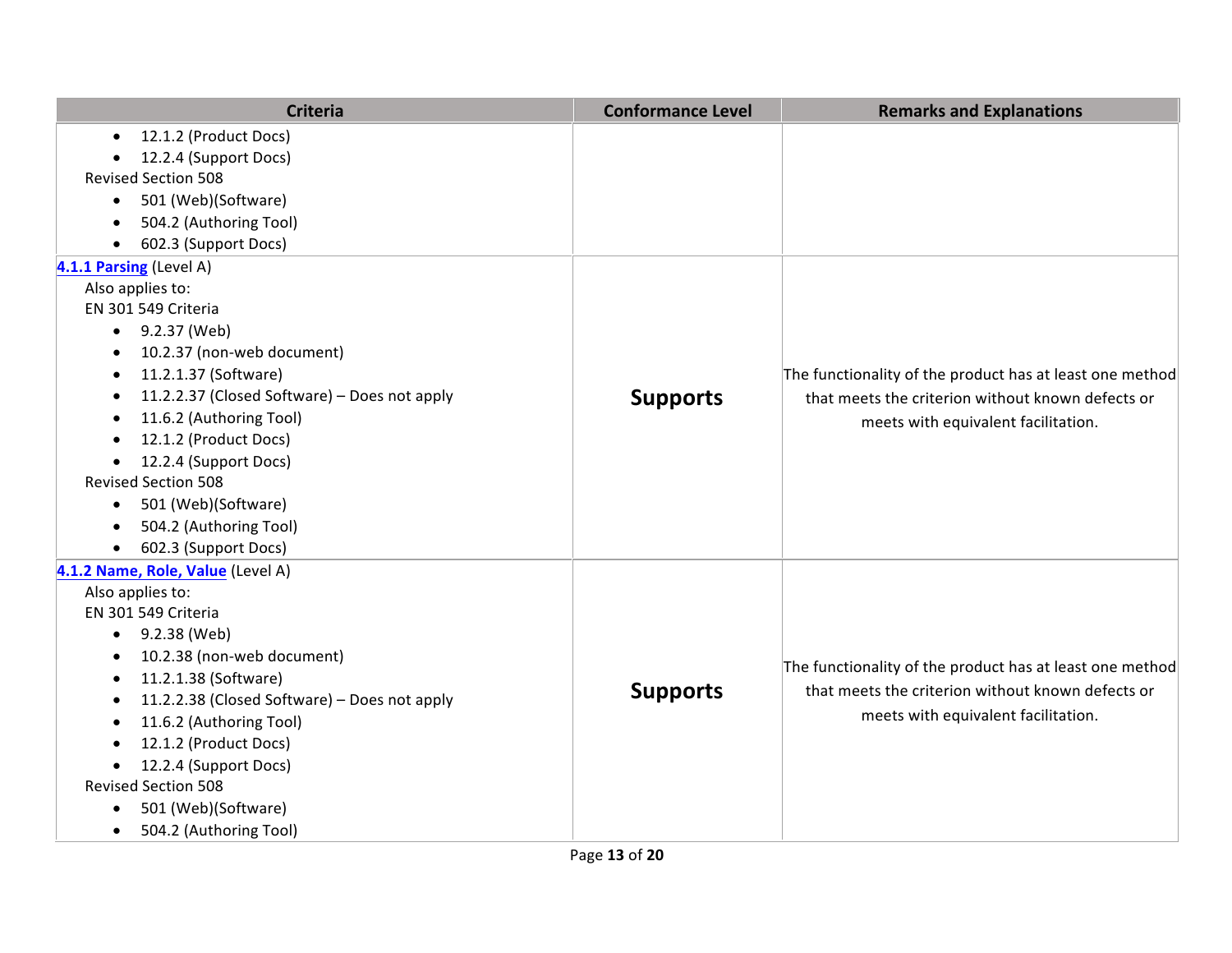| riteria:             | <b>Conformance Level</b> | <b>Remarks and Explanations</b> |
|----------------------|--------------------------|---------------------------------|
| 602.3 (Support Docs) |                          |                                 |

#### **Table 2: Success Criteria, Level AA**

Notes:

| <b>Criteria</b>                                  | <b>Conformance Level</b> | <b>Remarks and Explanations</b>               |
|--------------------------------------------------|--------------------------|-----------------------------------------------|
| 1.2.4 Captions (Live) (Level AA)                 | <b>Not Applicable</b>    | The criterion is not relevant to the product. |
| Also applies to:                                 |                          |                                               |
| EN 301 549 Criteria                              |                          |                                               |
| 9.2.5 (Web)<br>$\bullet$                         |                          |                                               |
| 10.2.5 (non-web document)<br>٠                   |                          |                                               |
| 11.2.1.5 (Software)<br>٠                         |                          |                                               |
| 11.2.2.5 (Closed Software) - Does not apply      |                          |                                               |
| 11.6.2 (Authoring Tool)<br>٠                     |                          |                                               |
| 12.1.2 (Product Docs)<br>$\bullet$               |                          |                                               |
| 12.2.4 (Support Docs)                            |                          |                                               |
| <b>Revised Section 508</b>                       |                          |                                               |
| 501 (Web)(Software)<br>$\bullet$                 |                          |                                               |
| 504.2 (Authoring Tool)                           |                          |                                               |
| 602.3 (Support Docs)<br>$\bullet$                |                          |                                               |
| 1.2.5 Audio Description (Prerecorded) (Level AA) |                          |                                               |
| Also applies to:                                 | <b>Not Applicable</b>    | The criterion is not relevant to the product. |
| EN 301 549 Criteria                              |                          |                                               |
| 9.2.6 (Web)<br>٠                                 |                          |                                               |
| 10.2.6 (non-web document)<br>٠                   |                          |                                               |
| 11.2.1.6 (Software)                              |                          |                                               |
| 11.2.2.6 (Closed Software) - Does not apply      |                          |                                               |
| 11.6.2 (Authoring Tool)<br>٠                     |                          |                                               |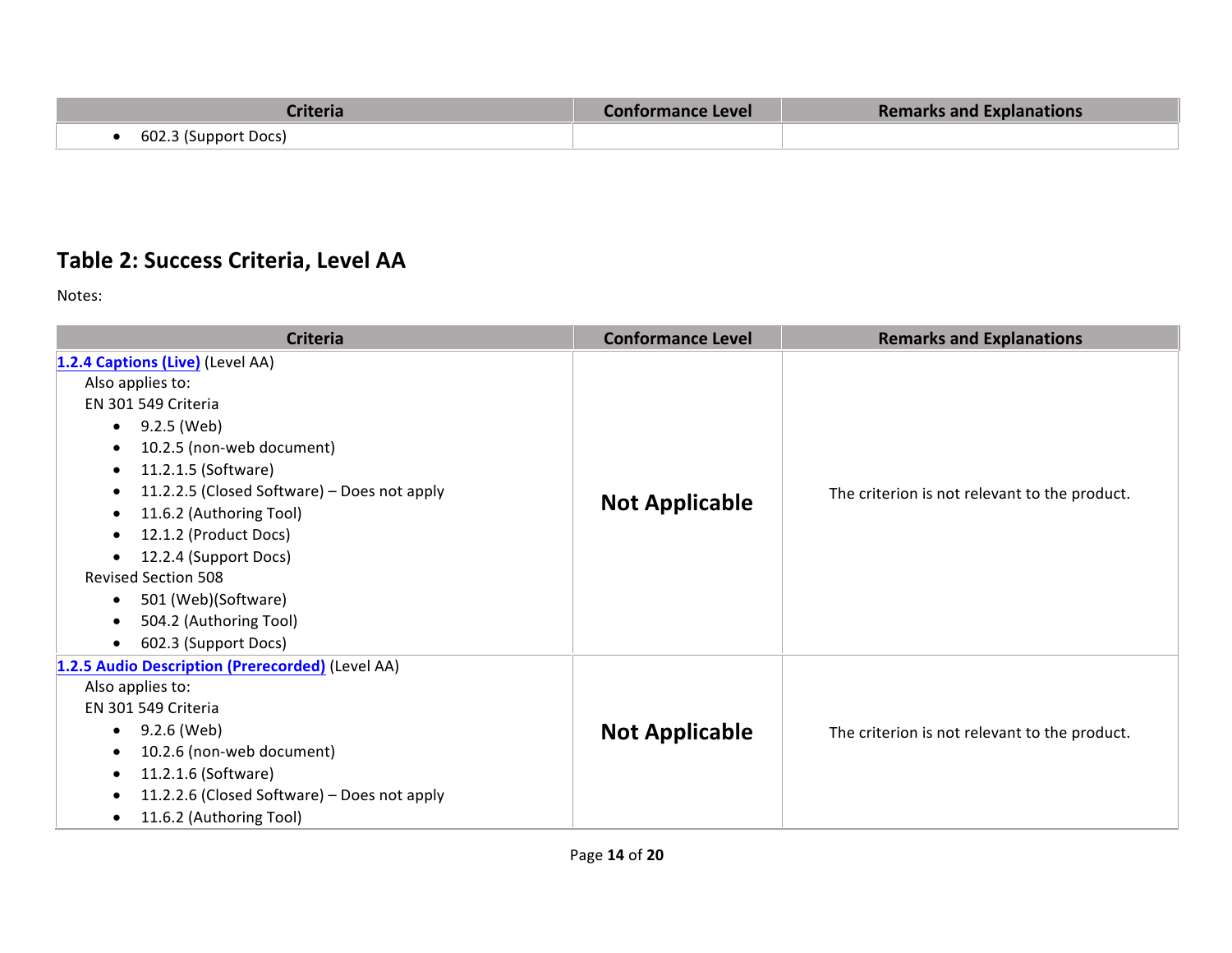|           | <b>Criteria</b>                              | <b>Conformance Level</b> | <b>Remarks and Explanations</b>                                                                                                                      |
|-----------|----------------------------------------------|--------------------------|------------------------------------------------------------------------------------------------------------------------------------------------------|
| $\bullet$ | 12.1.2 (Product Docs)                        |                          |                                                                                                                                                      |
|           | 12.2.4 (Support Docs)                        |                          |                                                                                                                                                      |
|           | <b>Revised Section 508</b>                   |                          |                                                                                                                                                      |
| $\bullet$ | 501 (Web)(Software)                          |                          |                                                                                                                                                      |
|           | 504.2 (Authoring Tool)                       |                          |                                                                                                                                                      |
| $\bullet$ | 602.3 (Support Docs)                         |                          |                                                                                                                                                      |
|           | 1.4.3 Contrast (Minimum) (Level AA)          |                          |                                                                                                                                                      |
|           | Also applies to:                             |                          |                                                                                                                                                      |
|           | EN 301 549 Criteria                          |                          |                                                                                                                                                      |
| $\bullet$ | 9.2.12 (Web)                                 |                          |                                                                                                                                                      |
| $\bullet$ | 10.2.12 (non-web document)                   |                          |                                                                                                                                                      |
| $\bullet$ | 11.2.1.12 (Software)                         | <b>Supports</b>          | The functionality of the product has at least one method<br>that meets the criterion without known defects or<br>meets with equivalent facilitation. |
| $\bullet$ | 11.2.2.12 (Closed Software) - Does not apply |                          |                                                                                                                                                      |
| $\bullet$ | 11.6.2 (Authoring Tool)                      |                          |                                                                                                                                                      |
| $\bullet$ | 12.1.2 (Product Docs)                        |                          |                                                                                                                                                      |
|           | 12.2.4 (Support Docs)                        |                          |                                                                                                                                                      |
|           | <b>Revised Section 508</b>                   |                          |                                                                                                                                                      |
| $\bullet$ | 501 (Web)(Software)                          |                          |                                                                                                                                                      |
|           | 504.2 (Authoring Tool)                       |                          |                                                                                                                                                      |
| $\bullet$ | 602.3 (Support Docs)                         |                          |                                                                                                                                                      |
|           | 1.4.4 Resize text (Level AA)                 |                          |                                                                                                                                                      |
|           | Also applies to:                             |                          |                                                                                                                                                      |
|           | EN 301 549 Criteria                          |                          | The functionality of the product has at least one method<br>that meets the criterion without known defects or<br>meets with equivalent facilitation. |
| $\bullet$ | 9.2.13 (Web)                                 |                          |                                                                                                                                                      |
| $\bullet$ | 10.2.13 (non-web document)                   |                          |                                                                                                                                                      |
| $\bullet$ | 11.2.1.13 (Software)                         | <b>Supports</b>          |                                                                                                                                                      |
|           | 11.2.2.13 (Closed Software)                  |                          |                                                                                                                                                      |
|           | 11.6.2 (Authoring Tool)                      |                          |                                                                                                                                                      |
|           | 12.1.2 (Product Docs)                        |                          |                                                                                                                                                      |
|           | 12.2.4 (Support Docs)                        |                          |                                                                                                                                                      |
|           | <b>Revised Section 508</b>                   |                          |                                                                                                                                                      |
| $\bullet$ | 501 (Web)(Software)                          |                          |                                                                                                                                                      |
| $\bullet$ | 504.2 (Authoring Tool)                       |                          |                                                                                                                                                      |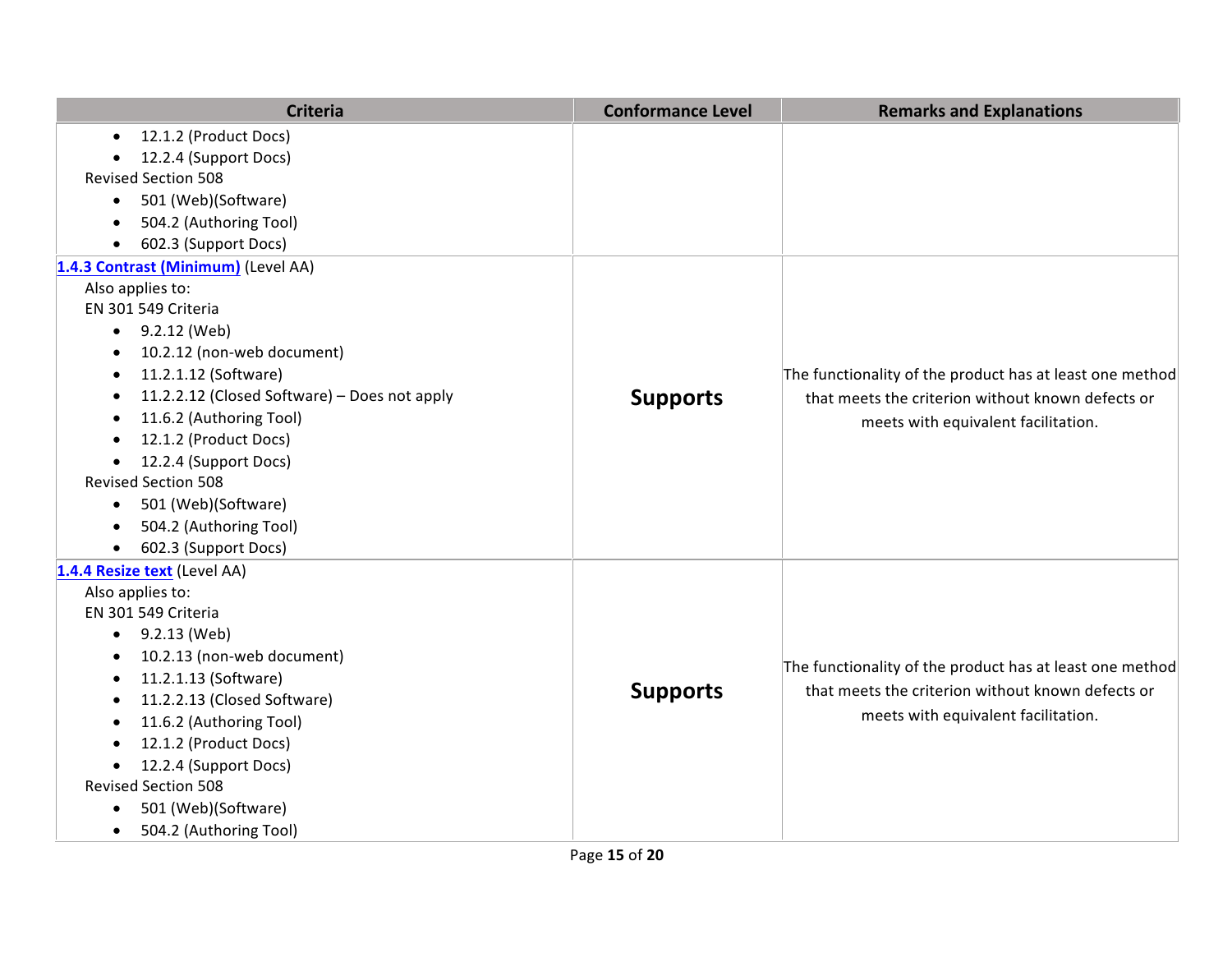| <b>Criteria</b>                                                       | <b>Conformance Level</b> | <b>Remarks and Explanations</b>                                                                                                                      |
|-----------------------------------------------------------------------|--------------------------|------------------------------------------------------------------------------------------------------------------------------------------------------|
| 602.3 (Support Docs)<br>$\bullet$                                     |                          |                                                                                                                                                      |
| 1.4.5 Images of Text (Level AA)                                       |                          |                                                                                                                                                      |
| Also applies to:                                                      |                          | The functionality of the product has at least one method<br>that meets the criterion without known defects or<br>meets with equivalent facilitation. |
| EN 301 549 Criteria                                                   |                          |                                                                                                                                                      |
| 9.2.14 (Web)<br>$\bullet$                                             |                          |                                                                                                                                                      |
| 10.2.14 (non-web document)<br>$\bullet$                               |                          |                                                                                                                                                      |
| 11.2.1.14 (Software)<br>$\bullet$                                     |                          |                                                                                                                                                      |
| 11.2.2.14 (Closed Software) - Does not apply<br>٠                     | <b>Supports</b>          |                                                                                                                                                      |
| 11.6.2 (Authoring Tool)<br>$\bullet$                                  |                          |                                                                                                                                                      |
| 12.1.2 (Product Docs)<br>$\bullet$                                    |                          |                                                                                                                                                      |
| 12.2.4 (Support Docs)<br>$\bullet$                                    |                          |                                                                                                                                                      |
| <b>Revised Section 508</b>                                            |                          |                                                                                                                                                      |
| 501 (Web)(Software)<br>$\bullet$                                      |                          |                                                                                                                                                      |
| 504.2 (Authoring Tool)<br>$\bullet$                                   |                          |                                                                                                                                                      |
| 602.3 (Support Docs)                                                  |                          |                                                                                                                                                      |
| 2.4.5 Multiple Ways (Level AA)                                        |                          |                                                                                                                                                      |
| Also applies to:                                                      |                          | The functionality of the product has at least one method                                                                                             |
| EN 301 549 Criteria                                                   |                          |                                                                                                                                                      |
| $\bullet$ 9.2.24 (Web)                                                |                          |                                                                                                                                                      |
| 10.2.24 (non-web document) - Does not apply<br>$\bullet$              |                          |                                                                                                                                                      |
| 11.2.1.24 (Software) - Does not apply<br>$\bullet$                    |                          |                                                                                                                                                      |
| 11.2.2.24 (Closed Software) - Does not apply<br>$\bullet$             | <b>Supports</b>          | that meets the criterion without known defects or                                                                                                    |
| 11.6.2 (Authoring Tool)<br>$\bullet$                                  |                          | meets with equivalent facilitation.                                                                                                                  |
| 12.1.2 (Product Docs)                                                 |                          |                                                                                                                                                      |
| 12.2.4 (Support Docs)                                                 |                          |                                                                                                                                                      |
| <b>Revised Section 508</b>                                            |                          |                                                                                                                                                      |
| 501 (Web)(Software) - Does not apply to non-web software<br>$\bullet$ |                          |                                                                                                                                                      |
| 504.2 (Authoring Tool)                                                |                          |                                                                                                                                                      |
| 602.3 (Support Docs) - Does not apply to non-web docs<br>$\bullet$    |                          |                                                                                                                                                      |
| 2.4.6 Headings and Labels (Level AA)                                  | <b>Supports</b>          | The functionality of the product has at least one method                                                                                             |
| Also applies to:                                                      |                          | that meets the criterion without known defects or                                                                                                    |
| EN 301 549 Criteria                                                   |                          |                                                                                                                                                      |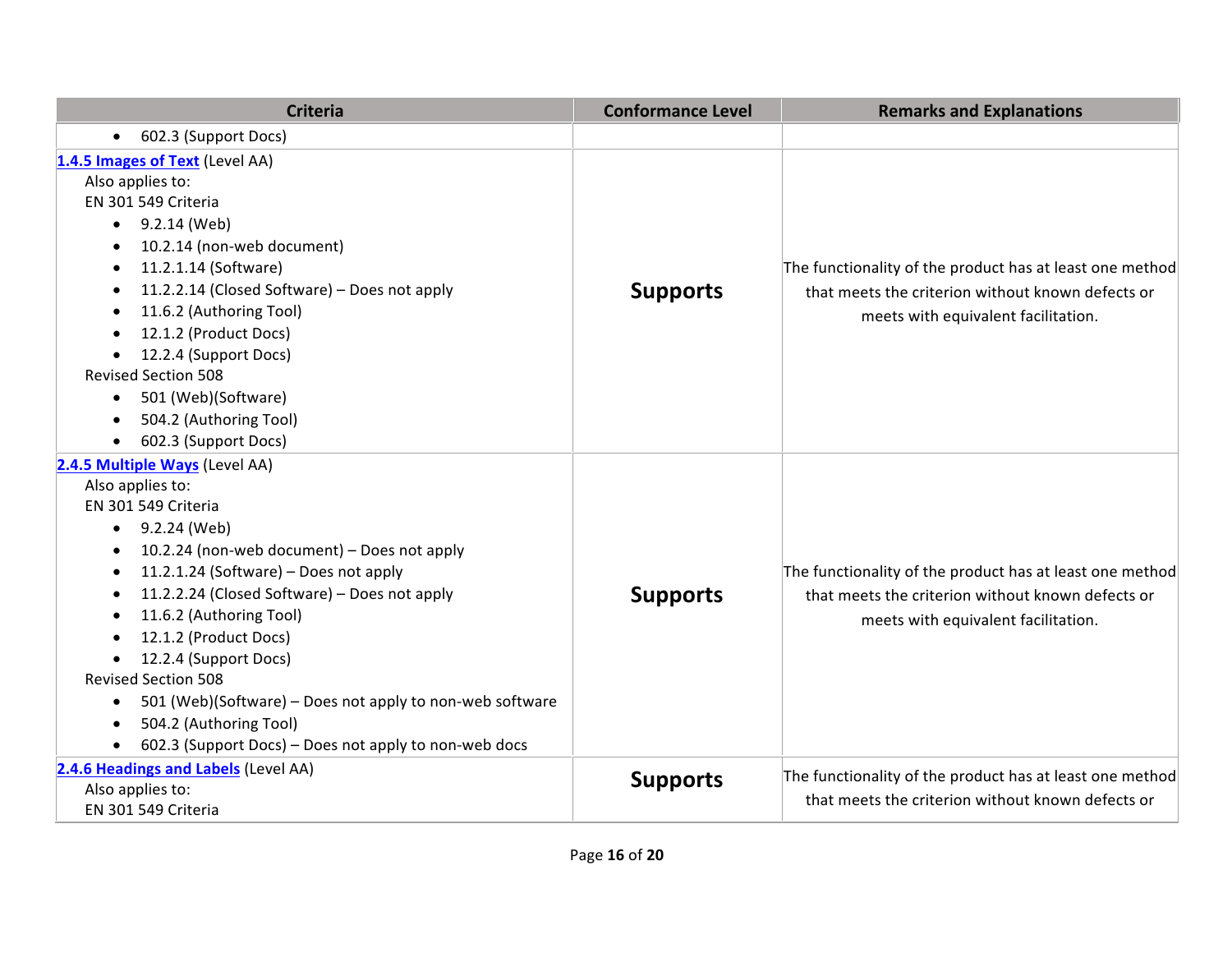| <b>Criteria</b>                                                                                                                                                                                                                                                                                                                                                                                                                 | <b>Conformance Level</b> | <b>Remarks and Explanations</b>                                                                                                                      |
|---------------------------------------------------------------------------------------------------------------------------------------------------------------------------------------------------------------------------------------------------------------------------------------------------------------------------------------------------------------------------------------------------------------------------------|--------------------------|------------------------------------------------------------------------------------------------------------------------------------------------------|
| 9.2.25 (Web)<br>$\bullet$<br>10.2.25 (non-web document)<br>11.2.1.25 (Software)<br>11.2.2.25 (Closed Software) - Does not apply<br>11.6.2 (Authoring Tool)<br>12.1.2 (Product Docs)<br>12.2.4 (Support Docs)<br><b>Revised Section 508</b><br>501 (Web)(Software)<br>$\bullet$<br>504.2 (Authoring Tool)<br>602.3 (Support Docs)                                                                                                |                          | meets with equivalent facilitation.                                                                                                                  |
| 2.4.7 Focus Visible (Level AA)<br>Also applies to:<br>EN 301 549 Criteria<br>9.2.26 (Web)<br>$\bullet$<br>10.2.26 (non-web document)<br>11.2.1.26 (Software)<br>٠<br>11.2.2.26 (Closed Software) - Does not apply<br>11.6.2 (Authoring Tool)<br>12.1.2 (Product Docs)<br>12.2.4 (Support Docs)<br>$\bullet$<br><b>Revised Section 508</b><br>501 (Web)(Software)<br>$\bullet$<br>504.2 (Authoring Tool)<br>602.3 (Support Docs) | <b>Supports</b>          | The functionality of the product has at least one method<br>that meets the criterion without known defects or<br>meets with equivalent facilitation. |
| 3.1.2 Language of Parts (Level AA)<br>Also applies to:<br>EN 301 549 Criteria<br>9.2.28 (Web)<br>$\bullet$<br>10.2.28 (non-web document)<br>11.2.1.28 (Software) - Does not apply<br>11.2.2.28 (Closed Software) - Does not apply<br>11.6.2 (Authoring Tool)<br>$\bullet$                                                                                                                                                       | <b>Supports</b>          | The functionality of the product has at least one method<br>that meets the criterion without known defects or<br>meets with equivalent facilitation. |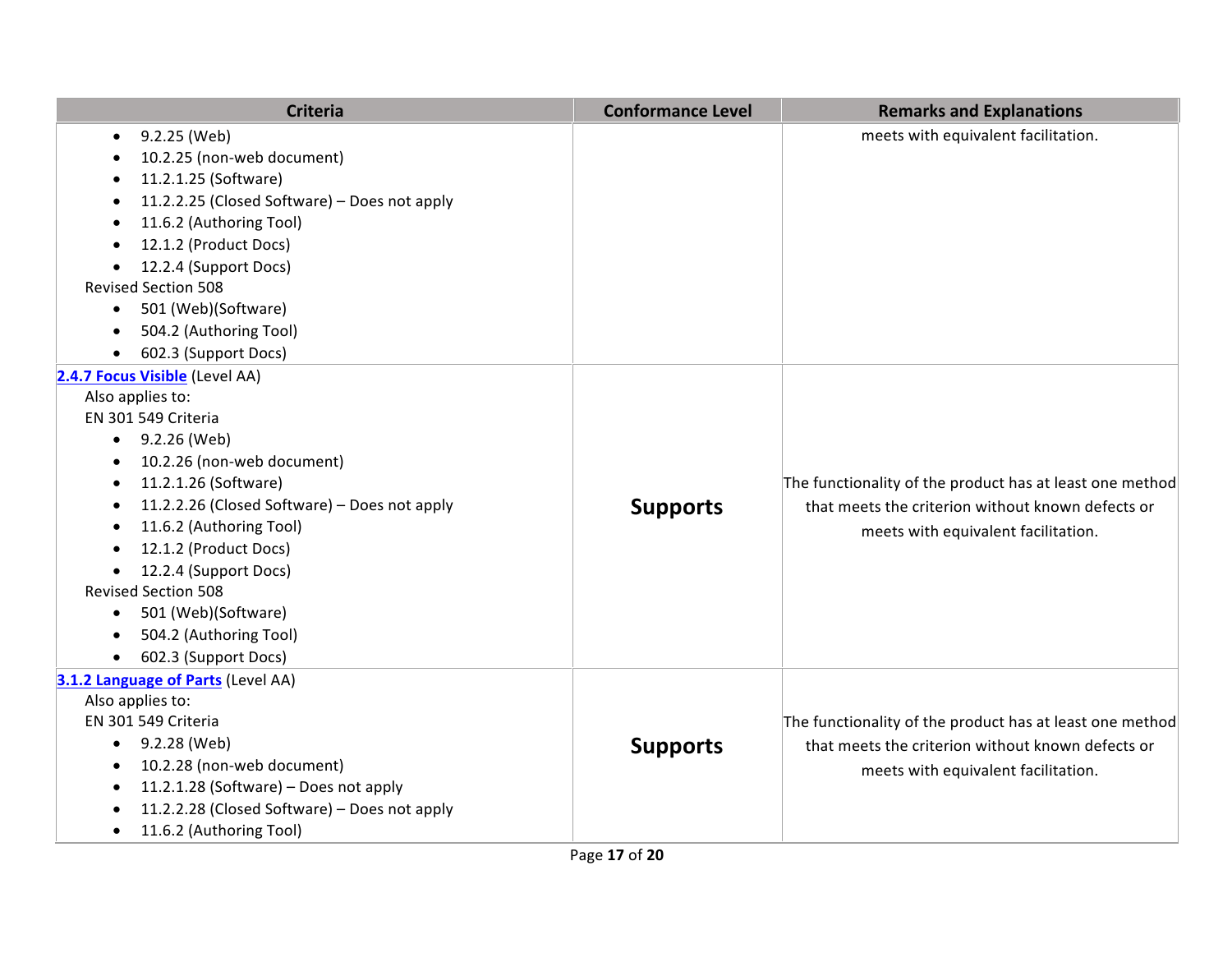| <b>Criteria</b>                                                       | <b>Conformance Level</b> | <b>Remarks and Explanations</b>                                                                                                                      |
|-----------------------------------------------------------------------|--------------------------|------------------------------------------------------------------------------------------------------------------------------------------------------|
| 12.1.2 (Product Docs)<br>$\bullet$                                    |                          |                                                                                                                                                      |
| 12.2.4 (Support Docs)                                                 |                          |                                                                                                                                                      |
| <b>Revised Section 508</b>                                            |                          |                                                                                                                                                      |
| 501 (Web)(Software)<br>$\bullet$                                      |                          |                                                                                                                                                      |
| 504.2 (Authoring Tool)                                                |                          |                                                                                                                                                      |
| 602.3 (Support Docs)                                                  |                          |                                                                                                                                                      |
| 3.2.3 Consistent Navigation (Level AA)                                |                          |                                                                                                                                                      |
| Also applies to:                                                      |                          |                                                                                                                                                      |
| EN 301 549 Criteria                                                   |                          |                                                                                                                                                      |
| $\bullet$ 9.2.31 (Web)                                                |                          |                                                                                                                                                      |
| 10.2.31 (non-web document) - Does not apply                           | <b>Supports</b>          |                                                                                                                                                      |
| 11.2.1.31 (Software) - Does not apply<br>٠                            |                          | The functionality of the product has at least one method<br>that meets the criterion without known defects or<br>meets with equivalent facilitation. |
| 11.2.2.31 (Closed Software) - Does not apply<br>$\bullet$             |                          |                                                                                                                                                      |
| 11.6.2 (Authoring Tool)<br>$\bullet$                                  |                          |                                                                                                                                                      |
| 12.1.2 (Product Docs)                                                 |                          |                                                                                                                                                      |
| 12.2.4 (Support Docs)                                                 |                          |                                                                                                                                                      |
| <b>Revised Section 508</b>                                            |                          |                                                                                                                                                      |
| 501 (Web)(Software) – Does not apply to non-web software<br>$\bullet$ |                          |                                                                                                                                                      |
| 504.2 (Authoring Tool)<br>$\bullet$                                   |                          |                                                                                                                                                      |
| 602.3 (Support Docs) - Does not apply to non-web docs<br>$\bullet$    |                          |                                                                                                                                                      |
| 3.2.4 Consistent Identification (Level AA)                            |                          |                                                                                                                                                      |
| Also applies to:                                                      |                          |                                                                                                                                                      |
| EN 301 549 Criteria                                                   |                          | The functionality of the product has at least one method<br>that meets the criterion without known defects or<br>meets with equivalent facilitation. |
| 9.2.32 (Web)<br>$\bullet$                                             |                          |                                                                                                                                                      |
| 10.2.32 (non-web document) - Does not apply                           |                          |                                                                                                                                                      |
| 11.2.1.32 (Software) - Does not apply<br>$\bullet$                    | <b>Supports</b>          |                                                                                                                                                      |
| 11.2.2.32 (Closed Software) - Does not apply<br>$\bullet$             |                          |                                                                                                                                                      |
| 11.6.2 (Authoring Tool)                                               |                          |                                                                                                                                                      |
| 12.1.2 (Product Docs)                                                 |                          |                                                                                                                                                      |
| 12.2.4 (Support Docs)                                                 |                          |                                                                                                                                                      |
| <b>Revised Section 508</b>                                            |                          |                                                                                                                                                      |
| 501 (Web)(Software) - Does not apply to non-web software<br>$\bullet$ |                          |                                                                                                                                                      |
| 504.2 (Authoring Tool)<br>$\bullet$                                   |                          |                                                                                                                                                      |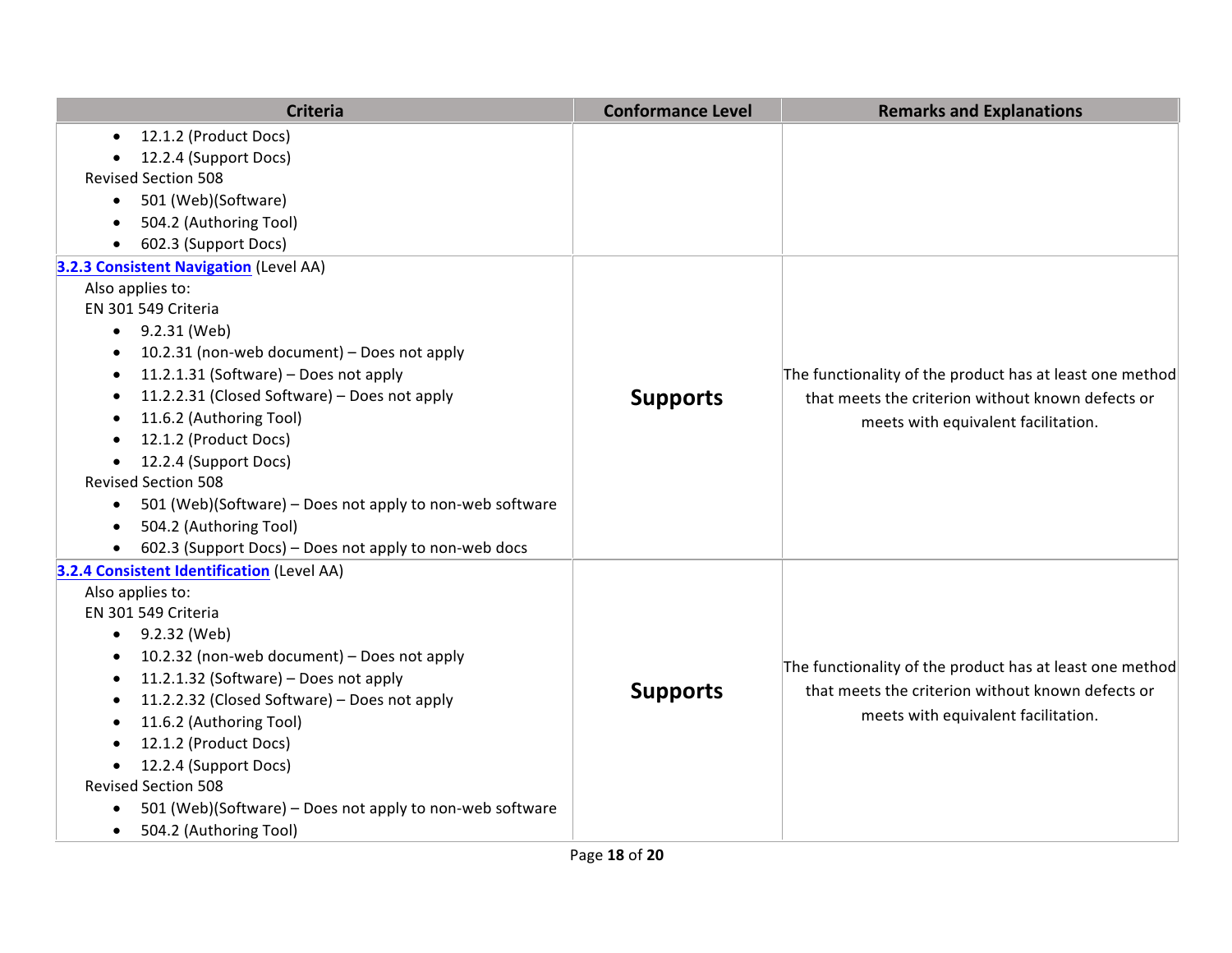| <b>Criteria</b>                                                    | <b>Conformance Level</b> | <b>Remarks and Explanations</b>                                                                                                                      |
|--------------------------------------------------------------------|--------------------------|------------------------------------------------------------------------------------------------------------------------------------------------------|
| 602.3 (Support Docs) - Does not apply to non-web docs<br>$\bullet$ |                          |                                                                                                                                                      |
| 3.3.3 Error Suggestion (Level AA)                                  |                          |                                                                                                                                                      |
| Also applies to:                                                   | <b>Supports</b>          | The functionality of the product has at least one method<br>that meets the criterion without known defects or<br>meets with equivalent facilitation. |
| EN 301 549 Criteria                                                |                          |                                                                                                                                                      |
| 9.2.35 (Web)<br>$\bullet$                                          |                          |                                                                                                                                                      |
| 10.2.35 (non-web document)                                         |                          |                                                                                                                                                      |
| 11.2.1.35 (Software)<br>$\bullet$                                  |                          |                                                                                                                                                      |
| 11.2.2.35 (Closed Software) - Does not apply<br>$\bullet$          |                          |                                                                                                                                                      |
| 11.6.2 (Authoring Tool)<br>$\bullet$                               |                          |                                                                                                                                                      |
| 12.1.2 (Product Docs)                                              |                          |                                                                                                                                                      |
| 12.2.4 (Support Docs)<br>$\bullet$                                 |                          |                                                                                                                                                      |
| <b>Revised Section 508</b>                                         |                          |                                                                                                                                                      |
| 501 (Web)(Software)<br>$\bullet$                                   |                          |                                                                                                                                                      |
| 504.2 (Authoring Tool)<br>$\bullet$                                |                          |                                                                                                                                                      |
| 602.3 (Support Docs)<br>$\bullet$                                  |                          |                                                                                                                                                      |
| 3.3.4 Error Prevention (Legal, Financial, Data) (Level AA)         |                          |                                                                                                                                                      |
| Also applies to:                                                   |                          |                                                                                                                                                      |
| EN 301 549 Criteria                                                |                          | The functionality of the product has at least one method<br>that meets the criterion without known defects or<br>meets with equivalent facilitation. |
| 9.2.36 (Web)<br>$\bullet$                                          |                          |                                                                                                                                                      |
| 10.2.36 (non-web document)<br>$\bullet$                            |                          |                                                                                                                                                      |
| 11.2.1.36 (Software)<br>$\bullet$                                  |                          |                                                                                                                                                      |
| 11.2.2.36 (Closed Software) - Does not apply<br>٠                  | <b>Supports</b>          |                                                                                                                                                      |
| 11.6.2 (Authoring Tool)<br>٠                                       |                          |                                                                                                                                                      |
| 12.1.2 (Product Docs)                                              |                          |                                                                                                                                                      |
| 12.2.4 (Support Docs)                                              |                          |                                                                                                                                                      |
| <b>Revised Section 508</b>                                         |                          |                                                                                                                                                      |
| 501 (Web)(Software)<br>$\bullet$                                   |                          |                                                                                                                                                      |
| 504.2 (Authoring Tool)                                             |                          |                                                                                                                                                      |
| 602.3 (Support Docs)<br>$\bullet$                                  |                          |                                                                                                                                                      |

### **Legal Disclaimer (Deque Systems)**